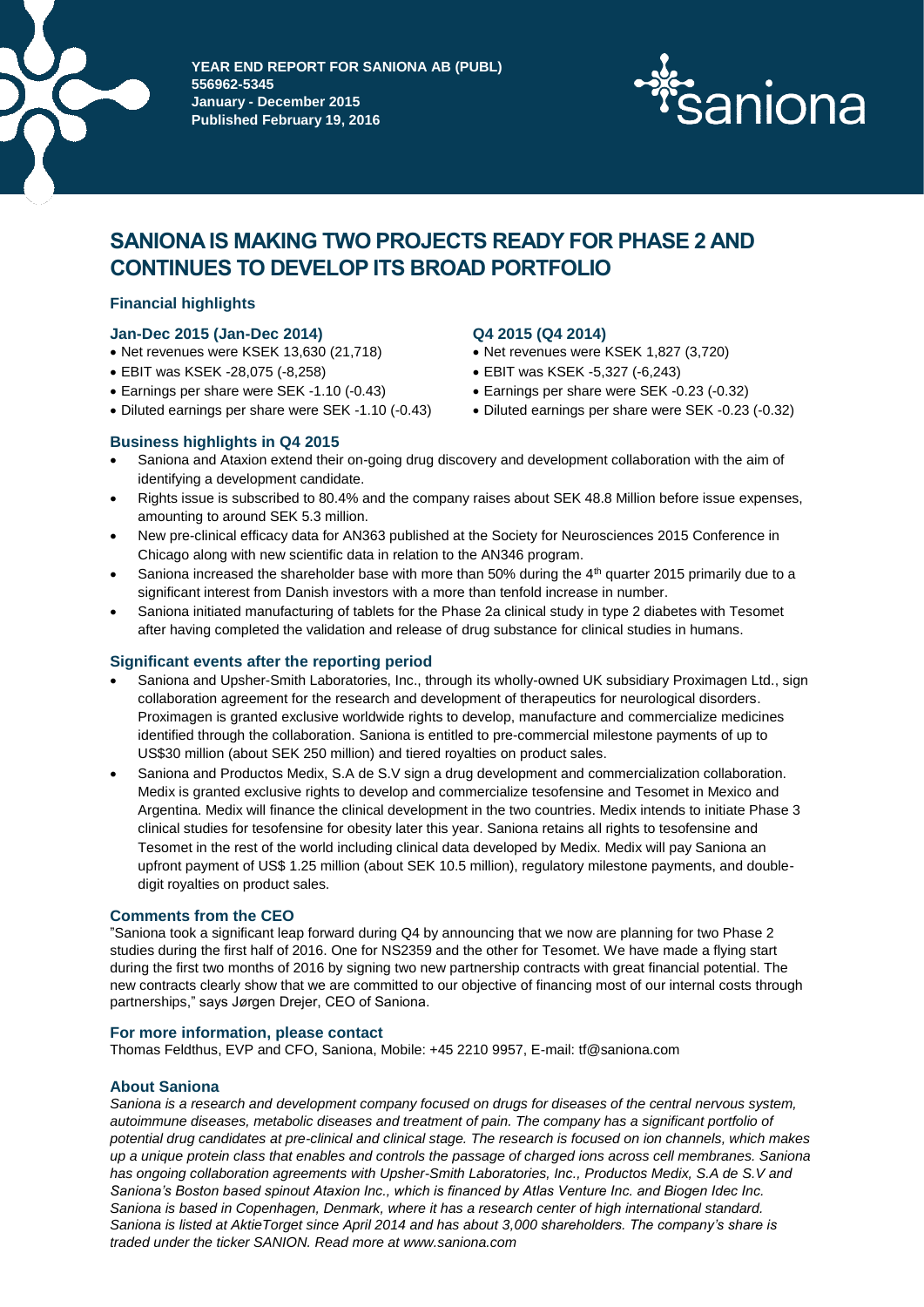

## **Letter from the CEO**

"Saniona finished 2015 strongly. We closed our finance round in November. We took a clear step forward towards initiating Phase 2 studies for Tesomet for type 2 diabetes in December. And a few days later we could report that the Phase 2 study for NS2359 for cocaine addiction will be initiated in 2016 together with our partner, TRC.

We also made a flying start in 2016 by signing a new Pharma collaboration agreement with Upsher-Smith's subsidiary Proximagen, where the pre-commercial milestone payments can reach around a quarter billion Swedish kronor (US \$30 million). This new agreement relates to a project, which we have not communicated about previously. It clearly demonstrates the value and strength of our platform and broad portfolio of projects.

Yesterday, the flying start got even more momentum with the announcement of the Medix collaboration for development of tesofensine and Tesomet in Mexico and Argentina. This collaboration is completely in line with our strategy of combining high ambitions with a low burn rate. It brings us closer to the market and represents a significant leap for Saniona. Medix intends to initiate Phase 3 clinical trials for tesofensine and Phase 2 and Phase 3 clinical trials for Tesomet in obesity. Therefore, Medix may potentially be the first company to introduce one of Saniona´s product candidates to the market, which may lead to a stable income stream to Saniona through royalties on product sales in Mexico and Argentina in the medium term. Moreover, Saniona will have the exclusive rights to use the clinical data developed by Medix in the rest of world. Our objective is to finance a significant part of the internal costs through partnerships, which has been achieved with the two new collaboration.

We are confident that we will be able to deliver on the commercialization of our research efforts through all of our three business models in 2016.

- New early stage partnerships we are continuously in discussion with a variety of pharmaceutical companies about potential collaboration on our platform and research programs. The recent agreement with Proximagen is the outcome of such discussions. We see good opportunities to enter into additional agreements on our platform and early stage programs.
- Own internal development we expect to initiate two Phase 2 programs in 2016. Together with our partner TRC we plan to initiate Phase 2 studies for the potentially first effective treatment for cocaine addiction. Saniona has all the commercial rights to NS2359. It is our intentions to apply for additional public funding together with TRC for the continued development of NS2359, if the Phase 2 trial proves to be successful. In addition to the NS2359 program, we expect to initiate Phase 2 studies for Tesomet. Tesomet represents an innovative treatment approach for type 2 diabetes. Finally, we are still investigating whether our preclinical candidate, AN363, can be cleared for Phase 1 clinical studies for neuropathic pain. It is our intention to build further value into these programs through early clinical development before out licensing to 3<sup>rd</sup> parties.
- Joint ventures or spin-outs our successful spin-out company Ataxion continues to develop well in collaboration with Biogen and Atlas Ventures who are the other shareholders. We retain an ownership interest of 14 per cent of Ataxion after Biogen and Atlas Ventures have committed to invest up to USD 17 million in the program. This should enable Ataxion to take the lead program through Phase 1 clinical trials at which point Biogen has an option to acquire the company. During 2016, we will look on additional opportunities for establishing spin-outs and joint ventures which may be financed through venture capital or through independent listings.

In summary, Saniona is in an increasingly strong position for the future. Our achievements in 2015 show that our strategy of combining low cost with high ambitions has delivered. At the turn of the year, we have a strong balance sheet with SEK 47 million in cash. The NS2359 Phase 2 program will be financed through public grants and we expect to have enough capital to finalize the Phase 2 study for Tesomet. We have partnering opportunities which may provide additional financing and support the internal developed programs.

I want to take this opportunity to thank all our dedicated employees at Saniona for their substantial achievements during the year. This proves that hard work pays off. Also, I want to thank our longstanding loyal shareholders for their support and welcome the many new shareholders who decided to invest in Saniona during the 4th quarter of 2015. The number of shareholders increased during the last quarter of 2015 by 50%, a sign of trust, which we will do everything we can to live up to."

Jørgen Drejer

CEO, Saniona AB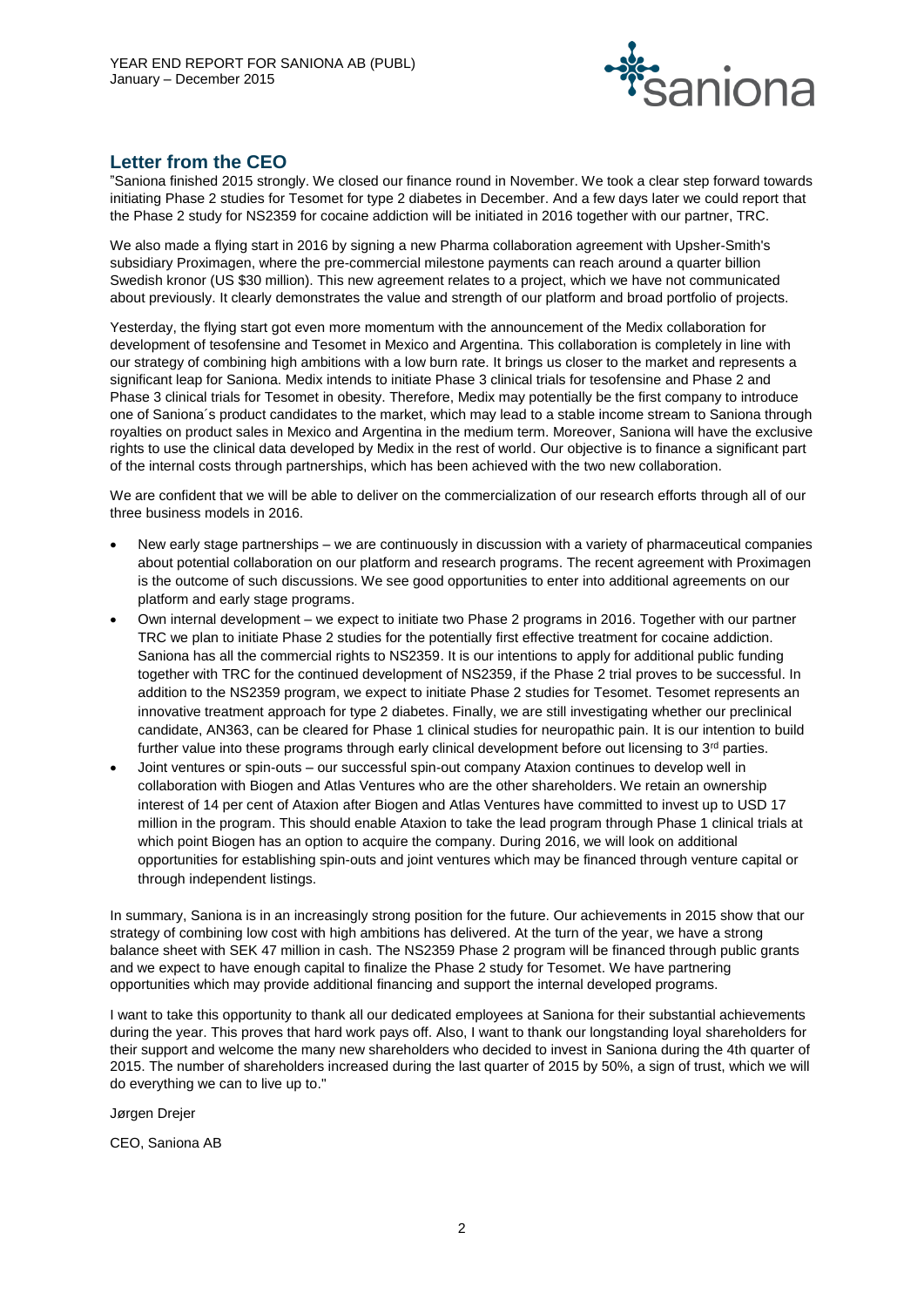

## **About Saniona**

Saniona is a research and development company focused on drugs for diseases of the central nervous system, autoimmune diseases, metabolic diseases and treatment of pain. The company has a significant portfolio of drug candidates at pre-clinical and clinical stage. The research is focused on ion channels. Saniona has ongoing collaboration agreements with Upsher-Smith Laboratories, Inc., Productos Medix, S.A de S.V and Saniona's Boston based spinout Ataxion Inc., which is financed by Atlas Venture Inc. and Biogen Idec Inc. Saniona is based in Copenhagen, Denmark, where it has a research center of high international standard and 19 employees.

### **Vision and objective**

Saniona will be a leading biotech company within the field of ion channel-dependent diseases.

Saniona will discover and develop better medical treatments in areas with significant unmet medical needs through modulation of ion channels.

## **Business model**

The company commercializes its research efforts through the following 3 business models:

- By internal development of selected programs through the early phases of drug development before outlicensing to pharmaceutical companies who will take over the further development of Saniona's programs and typical pay upfront, milestone and royalty payments on product sales to Saniona;
- Through early stage research and development collaboration with pharmaceutical companies who will fund the research and development activities and pay upfront, milestones and royalty payments on product sales to Saniona; and
- Through joint ventures or spin-outs, where Saniona's financial partner will obtain a share of the upside by financing the development of one of Saniona's programs.

## **Project portfolio**

Saniona has a significant portfolio of potential drug candidates at pre-clinical and clinical stage. The clinical stage programs include tesofensine and Tesomet, where the active ingredient tesofensine has demonstrated strong weight reducing effects in Phase 2 clinical studies in obese patients, and NS2359, which is a promising drug candidate for the treatment of cocaine dependence. The company is currently preparing a Phase 2a trial for Tesomet in type 2 diabetes and a Phase 2a trial for NS2359 in cocaine addiction in collaboration with the University of Pennsylvania's Treatment Research Center (TRC). In addition, the company is collaborating with Productos Medix, S.A de S.V, which is planning to develop tesofensine and Tesomet for obesity in Mexico and Argentina. Saniona currently has five active research programs. The company is developing three internal research programs and two research program in collaboration with Upsher-Smith Laboratories, Inc. and Saniona's spin-out Ataxion Inc. Ataxion is financed by Atlas Venture Inc. and Biogen Inc. The company's project portfolio is set-out below.



In addition to the active pipeline shown above, Saniona has a range of validated drug discovery assets as well as clinical stage assets (e.g. AN788 and AN761) positioned for partnering or spin-out.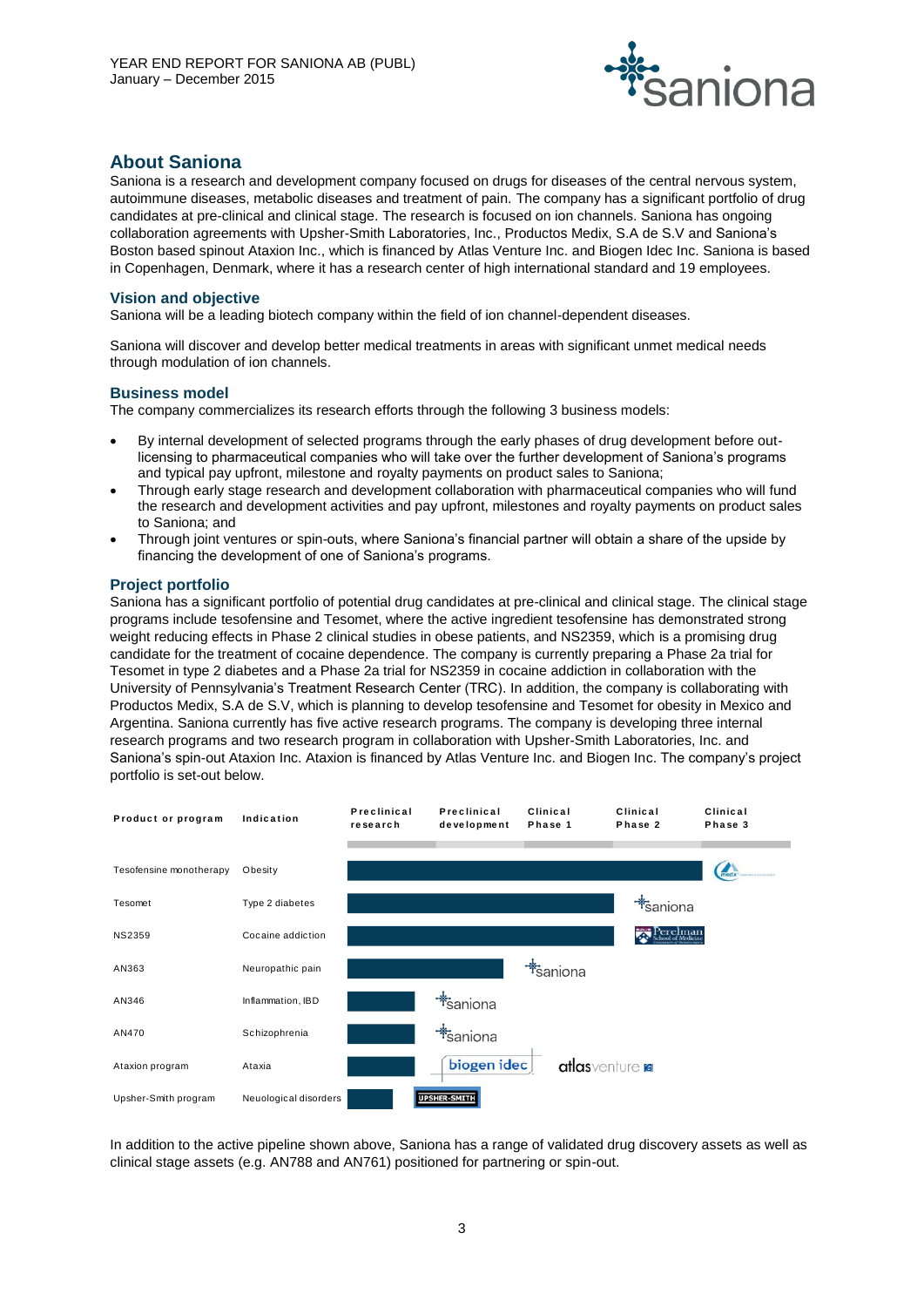

## **Market**

Saniona's research is focused in the field of ion channels, which is an established concept in pharmaceutical development. According to a recent global strategic business report, the global market for ion channel-modulators is expected to exceed \$21 billion in 2018<sup>1</sup>.

Saniona's ongoing programs address significant market segments:

| <b>Product</b> | <b>Indication</b>          | <b>Market estimate</b>           |
|----------------|----------------------------|----------------------------------|
| <b>Tesomet</b> | Type 2 diabetes            | $>$ USD 23 billion <sup>2</sup>  |
| <b>NS2359</b>  | Cocaine addiction          | $>$ USD 1.8 billion <sup>3</sup> |
| AN363          | Neuropathic pain           | $>$ USD 6 billion <sup>4</sup>   |
| AN470          | Schizophrenia              | $>$ USD4.8 billion <sup>5</sup>  |
| AN346          | Inflammatory bowel disease | $>$ USD 5.9 billion <sup>6</sup> |

For a significant time to come, Saniona will be dependent on major pharmaceutical companies' interest in purchasing, developing and commercializing projects from Saniona's pipeline of preclinical and clinical drug candidates. According to the Board's assessment, there is a well-developed market for licensing, sale, and establishment of research and development collaboration between smaller, research-intensive businesses and large pharmaceutical companies.

Many of the large pharmaceutical companies have in recent years undergone considerable restructuring, which has resulted in fewer research projects and a close down of research sites. Furthermore, the number of dedicated biotech firms that can provide new innovative products to the pharmaceutical industry has decreased as a result of the global financial crisis. However, there is still a significant need for new and innovative products for the pharmaceutical companies, which often have a limited number of products in their pipelines. Therefore, the market for out-licensing of new, innovative pharmaceutical projects and product programs are considered attractive. Importantly, within the field of ion channels, there are relatively few biotech companies supplying major pharmaceutical companies with research and development projects. Combined this is creating interesting opportunities for Saniona.

 $\overline{a}$ 

*<sup>1</sup> [http://www.prweb.com/releases/ion\\_channel\\_modulators/electrophysiology/prweb10579822.htm.](http://www.prweb.com/releases/ion_channel_modulators/electrophysiology/prweb10579822.htm) Further details may be found in the annual report for 2014 page 6.*

*<sup>2</sup> The market for type 2 diabetes is estimated to be USD 23.3 billion in the 7 major markets in 2014. Diabetes Type 2 Forecast, 7 major Markets, Datamonitor 2015*

*<sup>3</sup> Estimates by TRC, University of Penn*

*<sup>4</sup> Major markets 2012, Decision Resources*

*<sup>5</sup> Schizophrenia Forecast 7 major market, Datamonitor, 2014*

*<sup>6</sup> Major markets 2014, Datamonitor*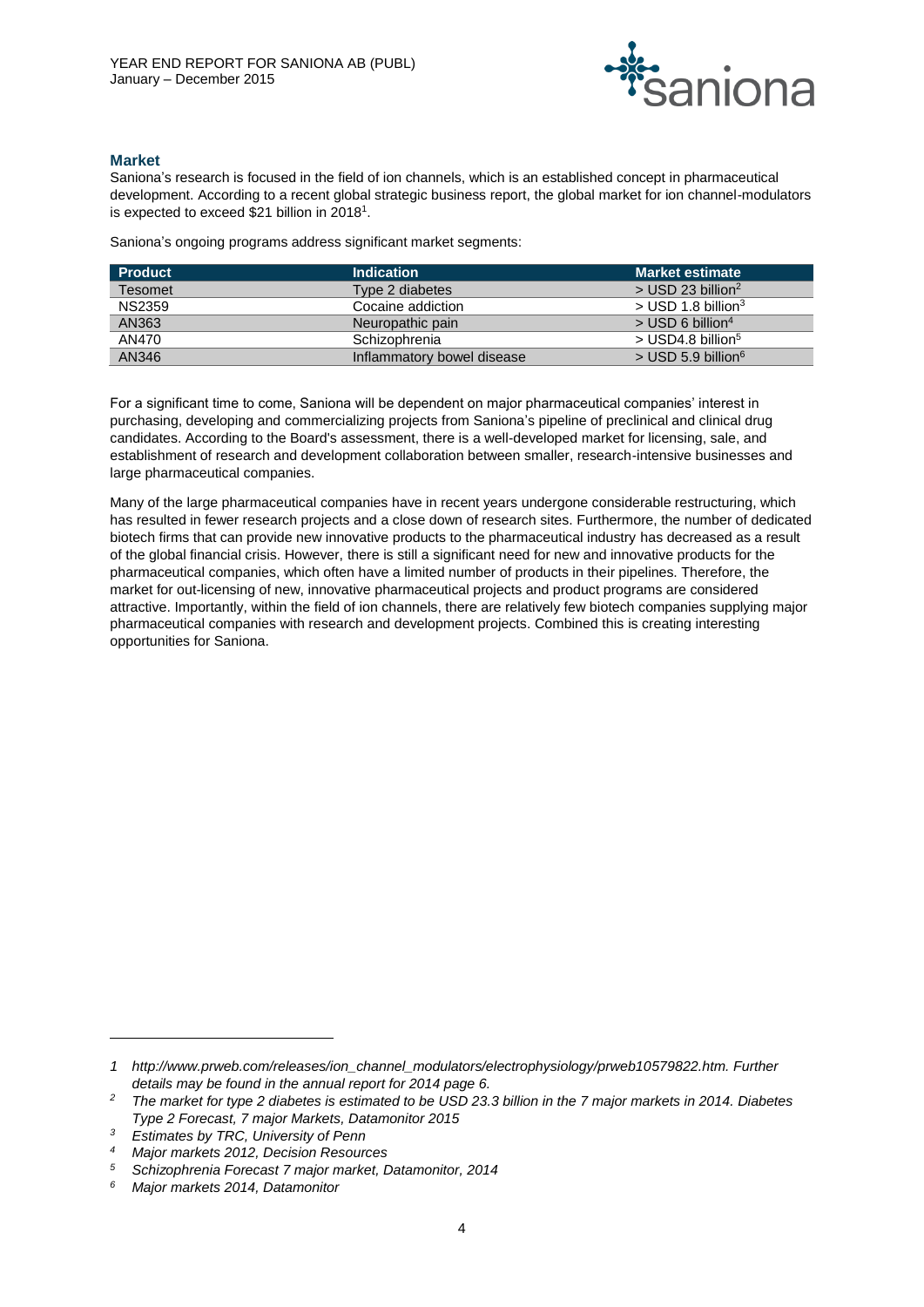

## **Financial review**

|                                     | 2015-10-01 | 2014-10-01 | 2015-01-01 | 2014-01-01 |
|-------------------------------------|------------|------------|------------|------------|
|                                     | 2015-12-31 | 2014-12-31 | 2015-12-31 | 2014-12-31 |
|                                     | $3$ months | 3 months   | 12 months  | 12 months  |
| Net sales, KSEK                     | 1,827      | 3,720      | 13,630     | 21,718     |
| Total operating expenses, KSEK      | $-7,155$   | -9,963     | -41,705    | $-29.977$  |
| Operating profit/loss, KSEK         | $-5,327$   | $-6,243$   | $-28,075$  | $-8,258$   |
|                                     |            |            |            |            |
| Cash flow from operating activities | $-13,989$  | -4.484     | $-27,637$  | $-8,478$   |
| Operating margin, %                 | $-292$     | -168       | $-206$     | $-38$      |
| Average number of employees, #      | 17.5       | 16.4       | 16.8       | 14.8       |
|                                     |            | 2015-12-31 |            | 2014-12-31 |
| Cash and cash equivalent, KSEK      |            | 47,004     |            | 9,689      |
| Equity, KSEK                        |            | 52,943     |            | 8,780      |
| Total equity and liabilities, KSEK  |            | 57,673     |            | 15,461     |
| Equity ratio, %                     |            | 92         |            | 57         |
|                                     |            |            |            |            |

## **Revenues and result of the operation**

#### **Revenue**

Saniona generated total revenues of KSEK 1,827 (3,720) for the fourth quarter of 2015, a decrease of 51%. In the fourth quarter of 2015 revenues comprised primarily services under the agreement Ataxion. In 2014 revenues comprised fees for services under the agreement with Pfizer and Ataxion.

Saniona generated total revenues of KSEK 13,630 (21,718) for the full year of 2015, a decrease of 37%. In 2015 revenues comprised primarily services under the agreement with Pfizer and Ataxion. In 2014 revenues comprised an upfront payment from Pfizer plus fees for services under the agreement with Pfizer and Ataxion.

## **Operating profit/loss**

The company recognized an operating loss of KSEK 5,327 (6,243) for the fourth quarter of 2015. The reduction in operating loss is primarily due to a decrease in revenues of KSEK 1,893 and a decrease in operating expenses of KSEK 2,808. The reduction in operating expenses is due to a write down of a loan of KSEK 2,962 to NeuroSearch. Saniona received a loan from NeuroSearch in 2012. According to the agreement with NeuroSearch, any outstanding loan as of December 31, 2015, shall be written off. Accordingly, the write down of the loan has been recognized in the income statement as a reduction in the external development costs in the fourth quarter 2015.

The company recognized an operating loss of KSEK 28,075 (8,258) for the full year of 2015. The development is primarily due to the decrease in revenues and an increase in external expenses, which amounted to KSEK 23,926 (15,022), and in personnel costs, which amounted to KSEK 14,966 (12,465). The increase in external expenses relates primarily to the preclinical development of the company's internal program, AN363, followed by external costs in relation to AN346 and Tesomet. The loss for the full year of 2015 was KSEK 22,947 (5,908). The company recognized a tax credit of KSEK 6,311 (1,831) in the full year of 2015 under the Danish R&D tax credit scheme (please see note 2, Income tax and deferred tax subsidiaries in Denmark).

## **Financial position**

The equity/assets ratio was 92 (57) % as of December 31, 2015, and equity was KSEK 52,943 (8,780). Cash and cash equivalents amounted to KSEK 47,004 (9,689) as of December 31, 2015, an increase of KSEK 37,314 from the beginning of the year. Total assets as of December 31, 2015, were KSEK 57,673 (15,461). The company expects to have sufficient capital to initiate and finance the planned Phase 2a study for Tesomet in 2016.

## **Cash flow**

Operating cash flow for the fourth quarter of 2015 was an outflow of KSEK 13,989 (4,484). Consolidated cash flow for the fourth quarter of 2015 was an inflow of KSEK 34,066 (outflow 4,502).

Operating cash flow for the full year of 2015 was an outflow of KSEK 27,637 (8,478). Consolidated cash flow for the full year of 2015 was an inflow of KSEK 36,898 (8,739). The positive inflow in 2015 is explained by the right issue in the first quarter and fourth quarter this year and the positive inflow in 2014 by the initial public offering in the second quarter last year.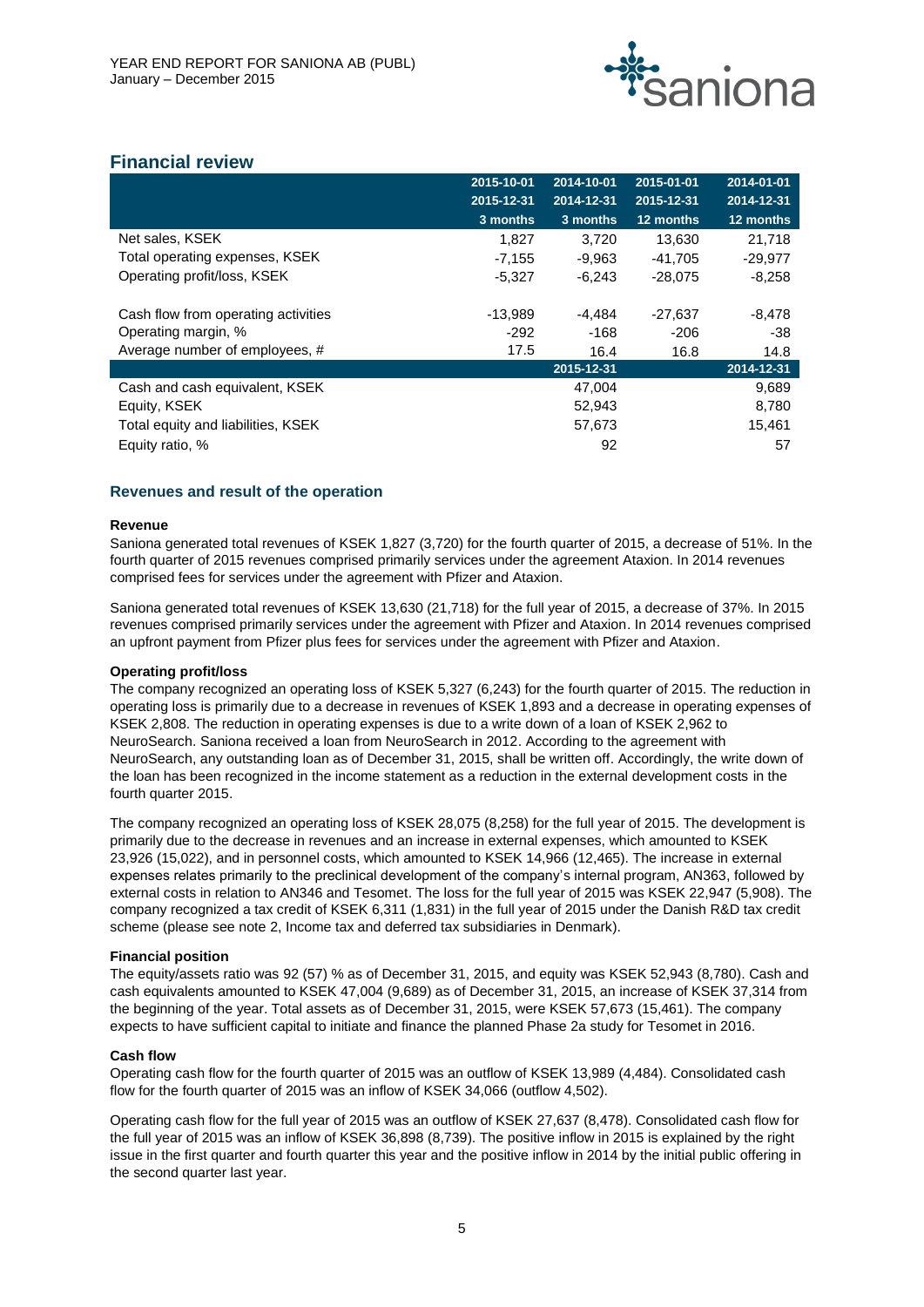

## **The share, share capital and ownership structure**

At December 31, 2015, the number of shares outstanding amounted to 20,841,467 (13,882,200). In February 2015, Saniona raised about SEK 24.3 million before finance cost through a right issue comprising 3,470,550 shares at SEK 7 per share and in November 2015, Saniona raised about SEK 48.8 million before finance cost through a right issue comprising 3,488,717 shares at SEK 14 per share. The company has established a warrant program on July 1, 2015, totaling 64,000 warrants.

At December 31, 2015 the company had 3,212 (777) shareholders, excluding holdings in life insurance and foreign custody account holders. The following shareholders own more than 5% of the number of shares in Saniona AB:

| <b>Name</b>                             | <b>Number of shares</b> |            | Share of capital and votes |            |  |
|-----------------------------------------|-------------------------|------------|----------------------------|------------|--|
|                                         | 2015-12-31              | 2014-12-31 | 2015-12-31                 | 2014-12-31 |  |
| Jørgen Drejer                           | 2,344,711               | 2,301,000  | 11.3%                      | 16.6%      |  |
| Thomas Feldthus                         | 1.870.000               | 1.801.000  | $9.0\%$                    | 13.0%      |  |
| Försäkringsaktiebolaget, Avanza Pension | 1,602,128               | 498.024    | 7.7%                       | 3.6%       |  |
| Others                                  | 15,024,628              | 9,282,176  | 72.1%                      | 66.9%      |  |
| Total                                   | 20,841,467              | 13.882.200 | 100.0%                     | 100.0%     |  |

## **Personnel**

As of December 31, the number of employees was 19 (18) of which 10 (9) are women. Of these employees, 3 (4) are part-time employees and 16 (14) are full-time employees, and a total of 17 (16) work in the company's research and development operations. 11 (11) of Saniona's employees hold PhDs, 2 (2) hold university degrees and the remaining 6 (5) have laboratory training.

## **Operational risks and uncertainties**

All business operations involve risk. Managed risk-taking is necessary to maintain good profitability. Risk may be due to events in the external environment and may affect a certain industry or market. Risk may also be specific to a certain company.

The main risks and uncertainties which Saniona is exposed to are related to drug development, the company's collaboration agreements, competition, technology development, patent, regulatory requirements, capital requirements and currencies.

A more detailed description of the Group's risk exposure and risk management is included in Saniona's 2014 Annual Report and in the prospectus published in September 2015. There are no major changes in the Group's risk exposure and risk management in 2015.

## **Annual General Meeting**

The Annual General Meeting (AGM) of Saniona AB (publ) will be held on Tuesday, May 10, 2016, at 2pm, at the office of Setterwalls Advokatbyrå AB, Stortorget 23, Malmö, Sweden.

The Board of Directors propose that no dividend will be paid for the 2015 financial year.

The Annual Report for 2015 will be published on [www.saniona.com](http://www.saniona.com/) three weeks before the AGM. It will also be available at Saniona's head office at Baltorpvej 154, 2750 Ballerup, Denmark.

## **Audit review**

This Interim Report has not been subject to review by the company's auditors.

## **Financial calendar**

| Interim Report Q1      | May 10, 2016      |
|------------------------|-------------------|
| Annual General Meeting | May 10, 2016      |
| Interim Report Q2      | August 23, 2016   |
| Interim Report Q3      | November 15, 2016 |
| Year-End Report        | February 21, 2017 |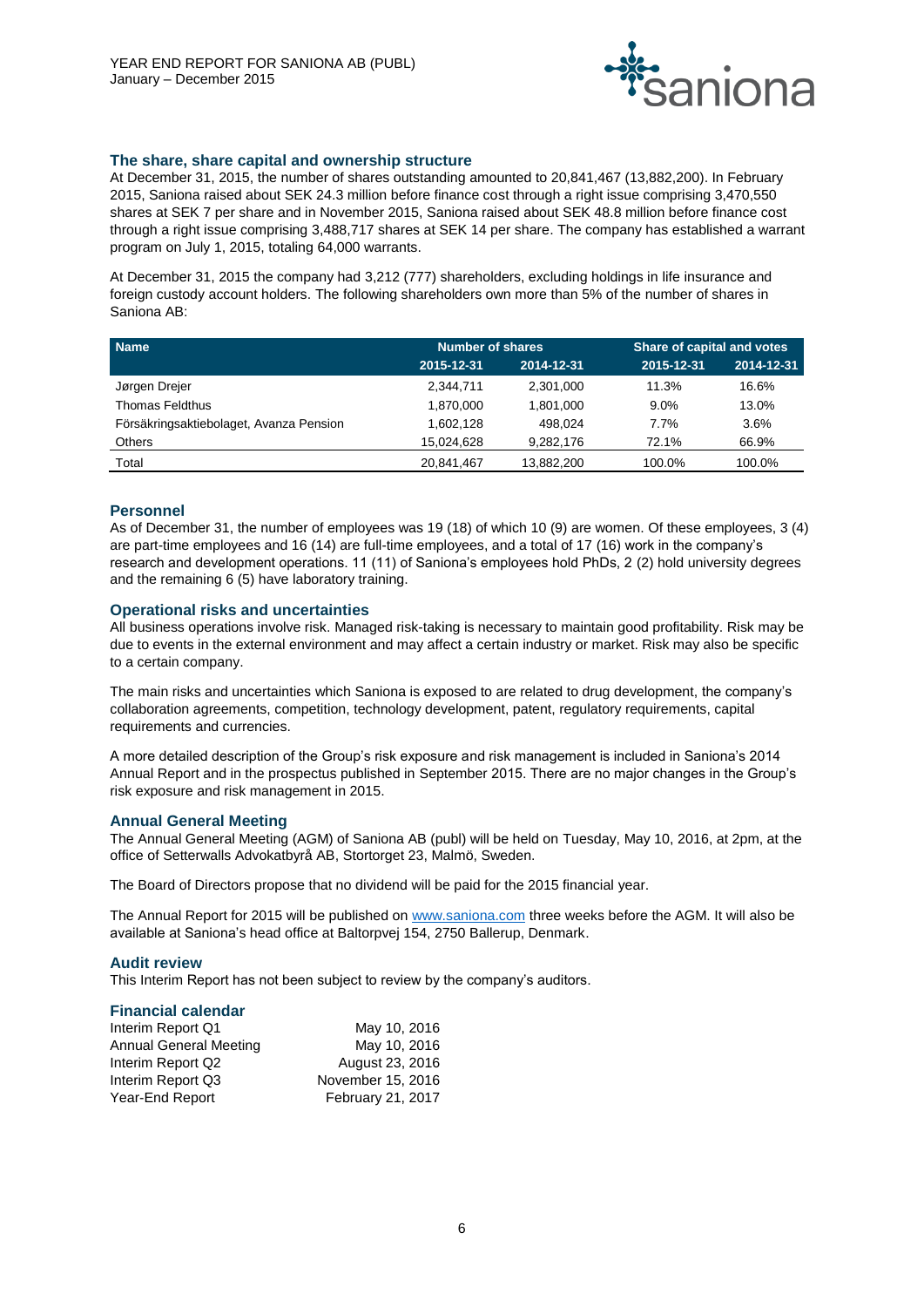

Ballerup, February 19, 2016 Saniona AB

Claus Bræstrup – Chairman Jørgen Drejer – CEO and board member

Anker Lundemose – Board member **Leif Andersson – Board member** Leif Andersson – Board member

Carl Johan Sundberg – Board member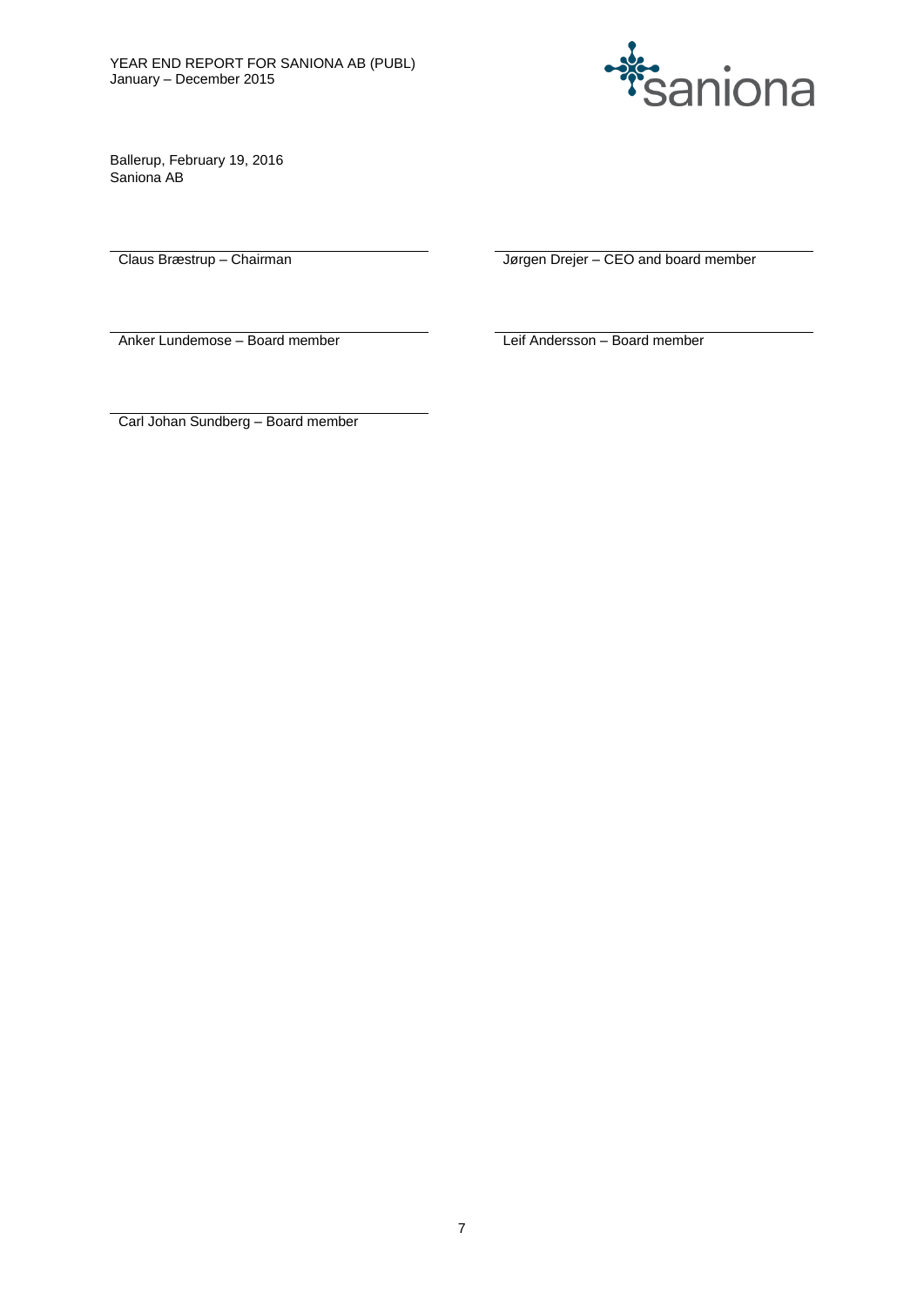

# **Financial statements**

| Consolidated statement of comprehensive income - Group |            |            |            |            |  |
|--------------------------------------------------------|------------|------------|------------|------------|--|
| (KSEK)                                                 | 2015-10-01 | 2014-10-01 | 2015-01-01 | 2014-01-01 |  |
|                                                        | 2015-12-31 | 2014-12-31 | 2015-12-31 | 2014-12-31 |  |
|                                                        | 3 months   | 3 months   | 12 months  | 12 months  |  |
|                                                        |            |            |            |            |  |
| Net sales                                              | 1,827      | 3,720      | 13,630     | 21,718     |  |
| Total operating income                                 | 1,827      | 3,720      | 13,630     | 21,718     |  |
|                                                        |            |            |            |            |  |
| Raw materials and consumables                          | $-355$     | $-576$     | $-2,050$   | $-1,729$   |  |
| Other external costs                                   | $-2.780$   | $-5,624$   | $-23,926$  | $-15,022$  |  |
| Personnel costs                                        | $-3,925$   | $-3,549$   | $-14,966$  | $-12,465$  |  |
| Depreciation and write-downs                           | $-96$      | $-214$     | $-763$     | $-760$     |  |
| Total operating expenses                               | $-7,155$   | $-9,963$   | $-41,705$  | $-29,977$  |  |
|                                                        |            |            |            |            |  |
| <b>Operating profit/loss</b>                           | $-5,327$   | $-6,243$   | $-28,075$  | $-8,258$   |  |
| Other financial income                                 | $-4$       | 297        | $-3$       | 559        |  |
| Other financial expenses                               | $-704$     | $-0$       | $-1,180$   | $-39$      |  |
| Total financial items                                  | $-708$     | 297        | $-1,183$   | 520        |  |
|                                                        |            |            |            |            |  |
| Profit/loss after financial items                      | $-6,036$   | $-5,946$   | $-29,258$  | $-7,739$   |  |
| Tax on net profit                                      | 1,245      | 1,505      | 6,311      | 1,831      |  |
|                                                        |            |            |            |            |  |
| Profit/loss for the period                             | $-4,790$   | $-4,441$   | $-22,947$  | $-5,908$   |  |
|                                                        |            |            |            |            |  |
| Other comprehensive income for the period              | 432        | 21         | 315        | 37         |  |
| Total comprehensive income for the period              | $-4,358$   | $-4,420$   | $-22,632$  | $-5,871$   |  |
|                                                        |            |            |            |            |  |
| Earnings per share, SEK                                | $-0.23$    | $-0.32$    | $-1.10$    | $-0.43$    |  |
| Diluted earnings per share, SEK                        | $-0.23$    | $-0.32$    | $-1.10$    | $-0.43$    |  |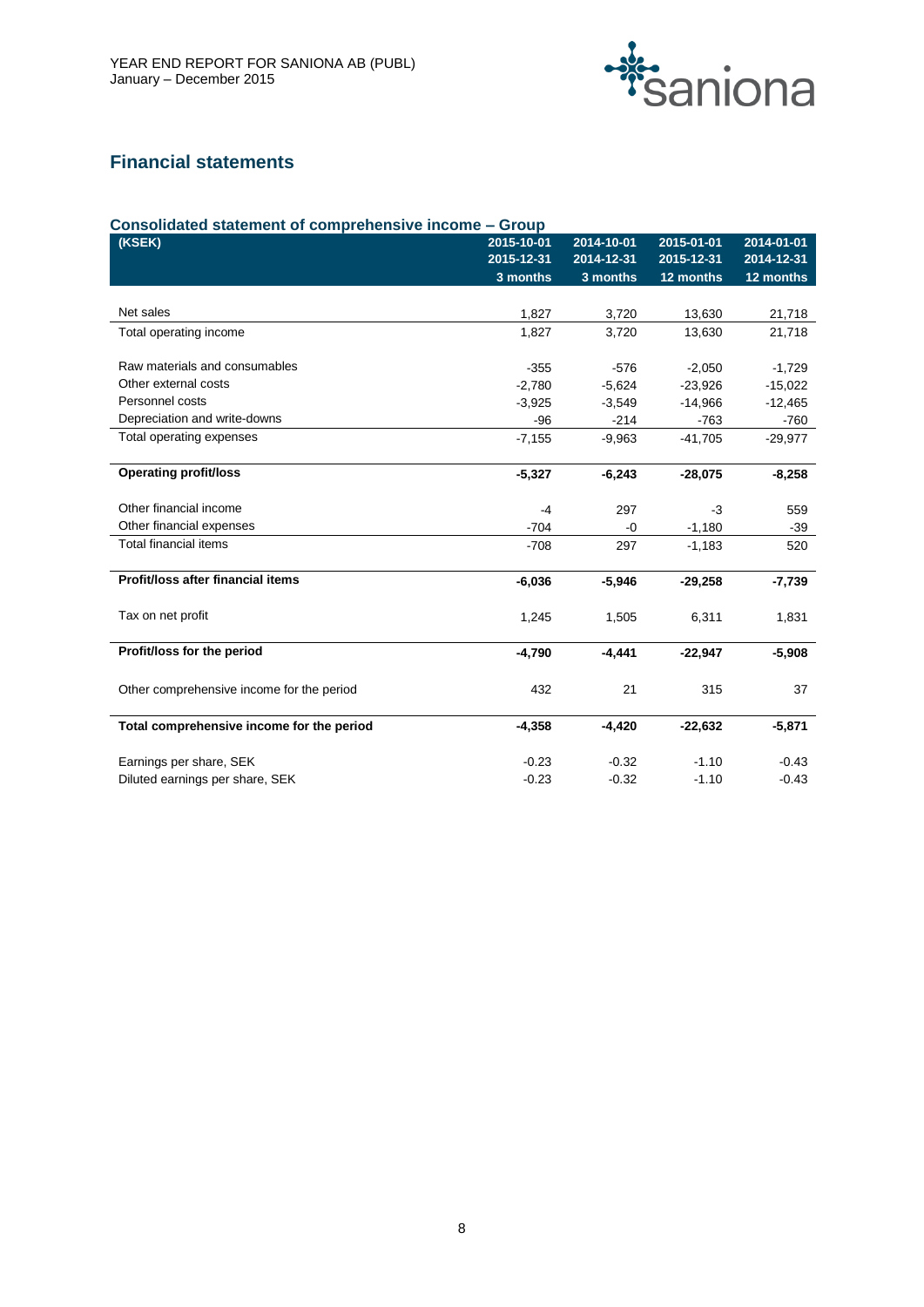

## **Consolidated statement of financial position – Group**

| (KSEK)                                  | 2015-12-31 | 2014-12-31 |
|-----------------------------------------|------------|------------|
| <b>ASSETS</b>                           |            |            |
| Fixtures, fittings, tools and equipment | 753        | 1,273      |
| Tangible assets                         | 753        | 1,273      |
| Other long-term receivables             | 1,405      | 815        |
| Deferred tax                            | 142        | 0          |
| Financial assets                        | 1,547      | 815        |
| <b>Non-current assets</b>               | 2,300      | 2,088      |
| Trade receivables                       | 0          | 3          |
| Current tax assets                      | 6,109      | 1,893      |
| Other receivables                       | 1,983      | 1,205      |
| Prepayments and accrued income          | 277        | 583        |
| <b>Current receivables</b>              | 8,369      | 3,684      |
| Cash and cash equivalent                | 47,004     | 9,689      |
| <b>Current assets</b>                   | 55,373     | 13,373     |
| <b>Total assets</b>                     | 57,673     | 15,461     |
| <b>EQUITY AND LIABILITIES</b>           |            |            |
| Share capital                           | 1,042      | 694        |
| Share premium account                   | 83,323     | 16,978     |
| Retained earnings                       | $-8,860$   | $-2,952$   |
| Currency translation reserve            | 385        | $-32$      |
| Profit for the period                   | $-22,947$  | $-5,908$   |
| <b>Equity</b>                           | 52,943     | 8,780      |
| Trade payables                          | 2,868      | 2,229      |
| Other payables                          | 0          | 2,962      |
| Accrued expenses and deferred income    | 1,862      | 1,489      |
| <b>Current liabilities</b>              | 4,730      | 6,681      |
| <b>Total liabilities</b>                | 4,730      | 6,681      |
| <b>Total equity and liabilities</b>     | 57,673     | 15,461     |
| <b>Pledged assets</b>                   | $\pmb{0}$  | 256        |
| <b>Contingent liabilities</b>           | 50         | ${\bf 50}$ |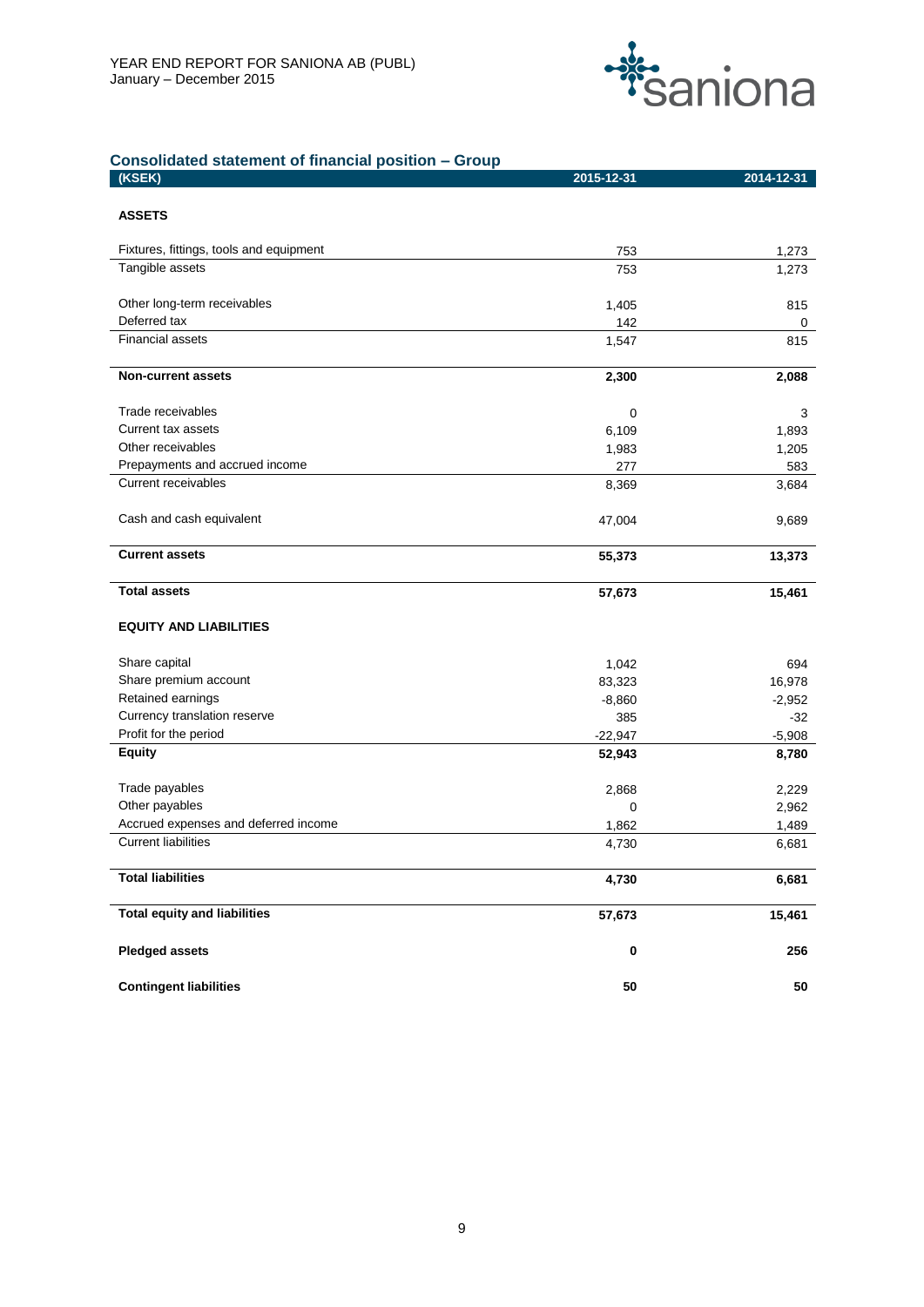

## **Consolidated statement of changes in equity - Group**

|                                      | <b>Number of</b><br>shares | <b>Share</b><br>capital | <b>Share</b><br>premium | <b>Translation</b><br>reserves | <b>Retained</b><br>earnings | Shareholders'<br>equity |
|--------------------------------------|----------------------------|-------------------------|-------------------------|--------------------------------|-----------------------------|-------------------------|
|                                      |                            |                         |                         |                                |                             |                         |
| <b>January 1, 2014</b>               | 10,000,000                 | 120                     | $\bf{0}$                | -68                            | $-2,952$                    | $-2,901$                |
| Total comprehensive income           |                            |                         |                         | 37                             | $-5,908$                    | $-5,871$                |
| Transactions with owners             |                            |                         |                         |                                |                             |                         |
| Shares issued for cash               | 3,882,200                  | 574                     | 18,341                  |                                |                             | 18,916                  |
| Expenses related to capital increase |                            |                         | $-1,363$                |                                |                             | $-1,363$                |
| December 31, 2014                    | 13,882,200                 | 694                     | 16,978                  | -32                            | $-8,860$                    | 8,780                   |
|                                      |                            |                         |                         |                                |                             |                         |
| <b>January 1, 2015</b>               | 13,882,200                 | 694                     | 16,978                  | -32                            | $-8,860$                    | 8,780                   |
| Total comprehensive income           |                            |                         |                         | 315                            | $-22,947$                   | $-22,632$               |
| <b>Transactions with owners</b>      |                            |                         |                         |                                |                             |                         |
| Shares issued for cash               | 6,959,267                  | 348                     | 72,788                  |                                |                             | 73,136                  |
| Expenses related to capital increase |                            |                         | $-6,443$                |                                |                             | $-6,443$                |
| Share-based compensation expenses    |                            |                         |                         |                                | 101                         | 101                     |
| December 31, 2015                    | 20,841,467                 | 1,042                   | 83,323                  | 283                            | -31,706                     | 52,943                  |

## **Consolidated statement of cash flows - Group**

| (KSEK)                                                        | 2015-10-01 | 2014-10-01  | 2015-01-01 | 2014-01-01 |
|---------------------------------------------------------------|------------|-------------|------------|------------|
|                                                               | 2015-12-31 | 2014-12-31  | 2015-12-31 | 2014-12-31 |
|                                                               | 3 months   | 3 months    | 12 months  | 12 months  |
|                                                               |            |             |            |            |
| Operating loss before financial items                         | $-5,327$   | $-6,243$    | $-28,075$  | $-8,258$   |
| Depreciation                                                  | 96         | 214         | 763        | 760        |
| Changes in working capital                                    | $-8,757$   | 1,544       | $-325$     | $-980$     |
| Cash flow from operating activities before<br>financial items | $-13,989$  | $-4,484$    | $-27,637$  | $-8,478$   |
| Interest income received                                      | $-4$       | 297         | -3         | 559        |
| Interest expenses paid                                        | $-704$     | 0           | $-1,180$   | $-39$      |
| Cash flow from operating activities                           | $-14,698$  | $-4,187$    | $-28,820$  | $-7,958$   |
| <b>Investing activities</b>                                   |            |             |            |            |
| Investment in tangible assets                                 | 24         | $-286$      | $-242$     | $-805$     |
| Investment in other financial assets                          | 4,649      | $-28$       | $-732$     | $-51$      |
| Cash flow from investing activities                           | 4,673      | $-315$      | $-975$     | $-856$     |
| <b>Financing activities</b>                                   |            |             |            |            |
| New share issue                                               | 44,090     | $\mathbf 0$ | 66,693     | 17,553     |
| Cash flow from financing activities                           | 44,090     | 0           | 66,693     | 17,553     |
| Cash flow for the period                                      | 34,066     | $-4,502$    | 36,898     | 8,739      |
| Cash and cash equivalents at beginning of<br>period           | 12,456     | 14,170      | 9,689      | 914        |
| Exchange rate adjustments                                     | 481        | 21          | 417        | 37         |
| Cash and cash equivalents at end of period                    | 47.004     | 9.689       | 47.004     | 9.689      |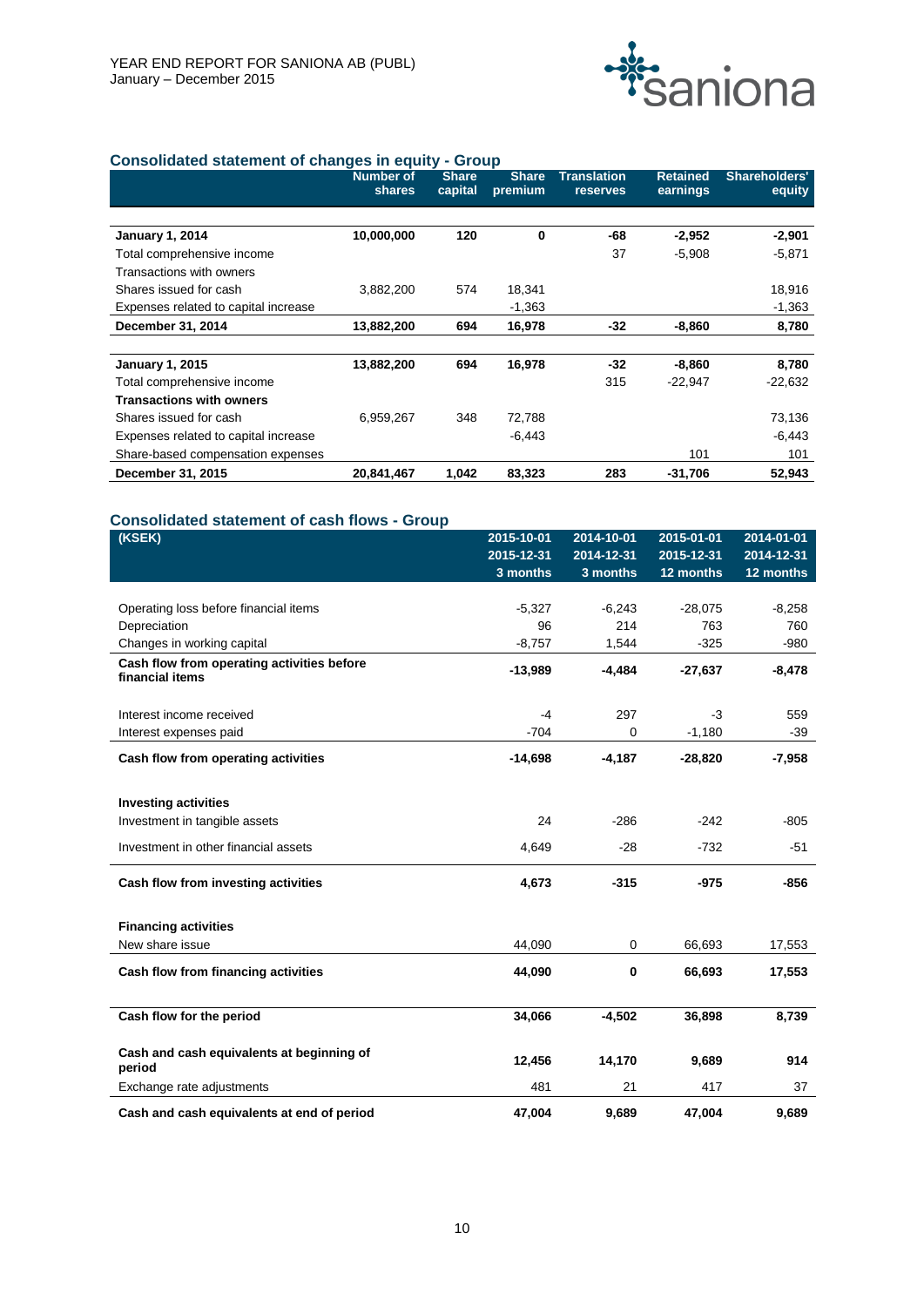

## **Statement of comprehensive income – Parent Company**

| (KSEK)                                    | 2015-10-01 | 2014-10-01 | 2015-01-01 | 2014-01-30 |
|-------------------------------------------|------------|------------|------------|------------|
|                                           | 2015-12-31 | 2014-12-31 | 2015-12-31 | 2014-12-31 |
|                                           | 3 months   | $3$ months | 12 months  | 11 months  |
| Total operating income                    | 0          | 0          | 0          | 0          |
| Other external costs                      | $-685$     | -249       | $-1,957$   | -576       |
| Personnel costs                           | 0          | 0          | -38        | 0          |
| Total operating expenses                  | $-685$     | $-249$     | $-1,994$   | $-576$     |
| <b>Operating profit/loss</b>              | -685       | $-249$     | $-1,994$   | -576       |
| Other financial income                    | 99         | 264        | 172        | 404        |
| Other financial expenses                  | $-100$     | 0          | $-548$     | -29        |
| <b>Total financial items</b>              | -1         | 264        | -376       | 375        |
| Profit/loss after financial items         | -686       | 15         | $-2,370$   | $-202$     |
| Tax on net profit                         | 0          | 0          | 0          | 0          |
| Profit/loss for the period                | -686       | 15         | $-2,370$   | $-202$     |
| Total comprehensive income for the period | -686       | 15         | $-2,370$   | -202       |

## **Statement of financial position – Parent Company**

| (KSEK)                                | 2015-12-31 | 2014-12-31 |
|---------------------------------------|------------|------------|
|                                       |            |            |
| <b>ASSETS</b>                         |            |            |
| Investment in subsidiaries            | 11,832     | 11,832     |
| <b>Non-current assets</b>             | 11,832     | 11,832     |
| Receivables from group companies      | 23,278     | $\Omega$   |
| Other receivables                     | 1,319      | 570        |
| Prepayments and accrued income        | 170        | 131        |
| <b>Current receivables</b>            | 24,767     | 701        |
| Cash and cash equivalent              | 43,956     | 8,742      |
| <b>Current assets</b>                 | 68,723     | 9,442      |
| <b>Total assets</b>                   | 80,555     | 21,274     |
| <b>EQUITY AND LIABILITIES</b>         |            |            |
| Share capital                         | 1,042      | 694        |
| Share premium account                 | 81,812     | 15,467     |
| Retained earnings                     | $-202$     | $\Omega$   |
| Profit for the period                 | $-2,370$   | $-202$     |
| <b>Equity</b>                         | 80,282     | 15,960     |
| Trade payables                        | 273        | 172        |
| Liabilities to companies in the Group | 0          | 5,142      |
| <b>Current liabilities</b>            | 273        | 5,314      |
|                                       |            |            |

| <b>Total liabilities</b>            | 273    | 5,314  |
|-------------------------------------|--------|--------|
| <b>Total equity and liabilities</b> | 80,555 | 21,274 |
| <b>Pledged assets</b>               | 0      | 0      |
| <b>Contingent liabilities</b>       | 50     | 297    |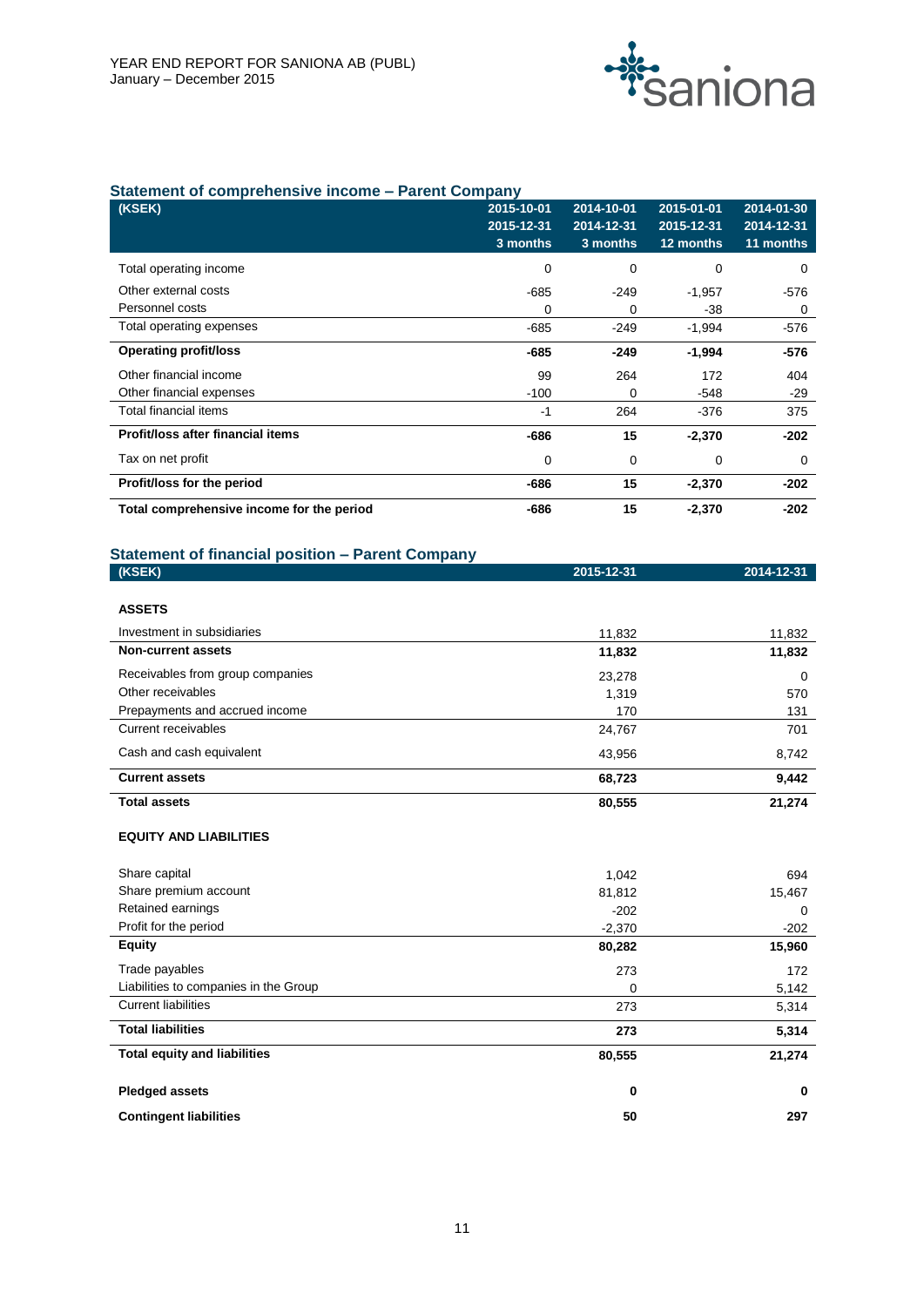

|                                      | <b>Number of</b><br><b>shares</b> | <b>Share</b><br>capital | <b>Share</b><br>premium | <b>Translation</b><br><b>reserves</b> | <b>Retained</b><br>earnings | <b>Shareholders'</b><br>equity |
|--------------------------------------|-----------------------------------|-------------------------|-------------------------|---------------------------------------|-----------------------------|--------------------------------|
|                                      |                                   |                         |                         |                                       |                             |                                |
| <b>January 30, 2014</b>              | 10,482,200                        | 524                     | $\bf{0}$                | 0                                     | 0                           | 524                            |
| Total comprehensive income           |                                   |                         |                         | 0                                     | $-202$                      | $-202$                         |
| Transactions with owners             |                                   |                         |                         |                                       |                             |                                |
| Shares issued for cash               | 3,400,000                         | 170                     | 16,830                  |                                       |                             | 17,000                         |
| Expenses related to capital increase |                                   |                         | $-1,363$                |                                       |                             | $-1,363$                       |
| December 31, 2014                    | 13,882,200                        | 694                     | 15,467                  | 0                                     | $-202$                      | 15,960                         |
| <b>January 1, 2015</b>               | 13,882,200                        | 694                     | 15,467                  | 0                                     | $-202$                      | 15,960                         |
| Total comprehensive income           |                                   |                         |                         | $\mathbf 0$                           | $-2,370$                    | $-2,370$                       |
| <b>Transactions with owners</b>      |                                   |                         |                         |                                       |                             |                                |
| Shares issued for cash               | 6,959,267                         | 348                     | 72,788                  |                                       |                             | 73,136                         |
| Expenses related to capital increase |                                   |                         | $-6,443$                |                                       |                             | -6,443                         |
| December 31, 2015                    | 20,841,467                        | 1,042                   | 81,812                  | $\bf{0}$                              | $-2,572$                    | 80,282                         |

## **Statement of cash flows – Parent Company**

| (KSEK)                                                        | 2015-10-01<br>2015-12-31<br>3 months | 2014-10-01<br>2014-12-31<br>3 months | $2015 - 01 - 01$<br>2015-12-31<br>12 months | 2014-01-30<br>2014-12-31<br>11 months |
|---------------------------------------------------------------|--------------------------------------|--------------------------------------|---------------------------------------------|---------------------------------------|
|                                                               |                                      |                                      |                                             |                                       |
| Operating loss before financial items                         | $-685$                               | $-249$                               | $-1,994$                                    | $-576$                                |
| Changes in working capital                                    | $-8,275$                             | 2,815                                | $-29,108$                                   | 4,614                                 |
| Cash flow from operating activities before<br>financial items | $-8,961$                             | 2,567                                | $-31,102$                                   | 4,038                                 |
| Interest income received                                      | 99                                   | 264                                  | 172                                         | 404                                   |
| Interest expenses paid                                        | $-100$                               | 0                                    | $-548$                                      | $-29$                                 |
| Cash flow from operating activities                           | $-8,962$                             | 2,830                                | $-31,478$                                   | 4,412                                 |
| <b>Investing activities</b>                                   |                                      |                                      |                                             |                                       |
| Investments in subsidiaries                                   | 0                                    | $-5,112$                             | $\mathbf 0$                                 | $-11,307$                             |
| Cash flow from investing activities                           | $\bf{0}$                             | $-5,112$                             | $\mathbf 0$                                 | $-11,307$                             |
| <b>Financing activities</b>                                   |                                      |                                      |                                             |                                       |
| New share issue                                               | 44,090                               | $\mathbf 0$                          | 66,693                                      | 15,637                                |
| Cash flow from financing activities                           | 44.090                               | $\bf{0}$                             | 66,693                                      | 15,637                                |
| Cash flow for the period                                      | 35,129                               | $-2,282$                             | 35,215                                      | 8,742                                 |
| Cash and cash equivalents at beginning of<br>period           | 8,827                                | 11,024                               | 58,268                                      | 0                                     |
| Cash and cash equivalents at end of period                    | 43,956                               | 8,742                                | 93,482                                      | 8,742                                 |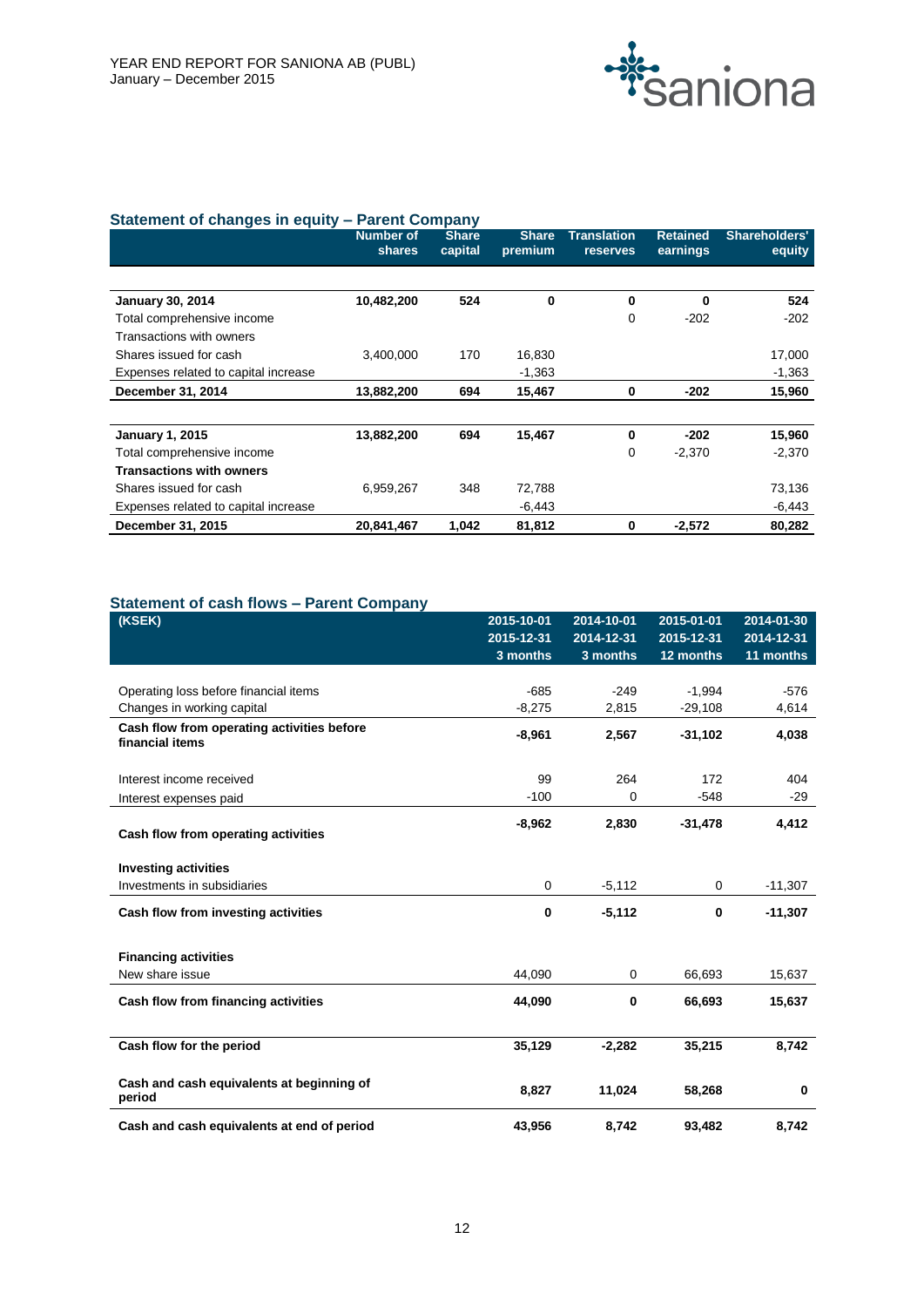

## **Notes**

## **Note 1 General Information**

Saniona AB (publ), Corporate Registration Number 556962-5345, the Parent Company and its subsidiaries, collectively the Group, is a publicly listed research and development company focused on drugs for diseases of the central nervous system, autoimmune diseases, metabolic diseases and treatment of pain. The Parent Company is a limited liability company registered and headquartered in the municipality of Malmö in the county of Skåne, Sweden. The address of the head office is Baltorpvej 154, DK-2750 Ballerup, Denmark. Saniona has been listed on AktieTorget since April 22, 2014. The company's share is traded under the ticker SANION and the ISIN code SE0005794617.

## **Note 2 Significant accounting policies**

### **Basis of preparation**

The consolidated financial statements have been prepared in accordance with IAS 34 and with the Annual Accounts Act, the Swedish Financial Reporting Board's recommendation RFR 1, Supplementary Accounting Rules for Groups, International Financial Reporting Standards (IFRS) and IFRIC interpretations as adopted by the EU.

The consolidated financial statements have been prepared under the historical cost convention, except in the case of certain financial assets and liabilities, which are measured at fair value. The consolidated financial statements are presented in Swedish kronor (SEK) which is also the functional currency of the Parent Company.

### **Basis of consolidation**

The subsidiary, Saniona A/S, was registered in November 2011 and began operations in September 2012. The Group was formed in a transaction on January 30, 2014, in which the Parent Company acquired 100 % of the shares in Saniona A/S by an issue in kind.

The consolidated accounts include the Parent Company and companies in which the Parent Company directly or indirectly holds more than 50 percent of the voting rights or in any other way has control. Control is achieved when Saniona is exposed, or has rights, to variable returns from its involvement with an entity and has the ability to affect those returns through its power over the entity. The consolidated financial statements are prepared based on uniform accounting policies in all group entities. Consolidation of group entities is performed after elimination of all intra-group transactions, balances, income and expenses. Apart from the Parent Company, the current group enterprises comprise Saniona A/S.

#### **Foreign currency translation**

For each of the reporting companies in the Group, a functional currency is determined. The functional currency is the currency used in the primary economic environment in which the individual reporting entity operates. Transactions in currencies other than the functional currency are transactions denominated in foreign currencies.

Transactions denominated in foreign currencies are translated into the functional currency at the exchange rate at the dates of the respective transactions. Exchange differences arising between the exchange rate at the transaction date and the exchange rate at the date of actual payment are recognised in the income statement under financial income or financial expense.

Receivables, payables and other monetary items denominated in foreign currencies that have not been settled at the balance sheet date are translated by applying the exchange rates at the balance sheet date. The difference between the exchange rate at the balance sheet date and the exchange rate at the date of the arising of the receivable or payable, or the exchange rate applied in the most recent financial report, is recognised in the income statement under financial income or financial expense.

For the purposes of presenting these consolidated financial statements, the assets and liabilities of the Group's foreign operations with functional currencies other than SEK are translated into SEK using exchange rates prevailing at the end of each reporting period. Income and expense items are translated at the average exchange rates for each quarter, unless exchange rates fluctuate significantly during that period, in which case the exchange rates at the dates of the transactions are used. Exchange differences arising, if any, are recognised in other comprehensive income and accumulated in currency translation reserve.

Foreign exchange adjustment of balances that are considered as part of the overall net investment in companies with functional currencies other than SEK are recognised directly in equity in the Consolidated Financial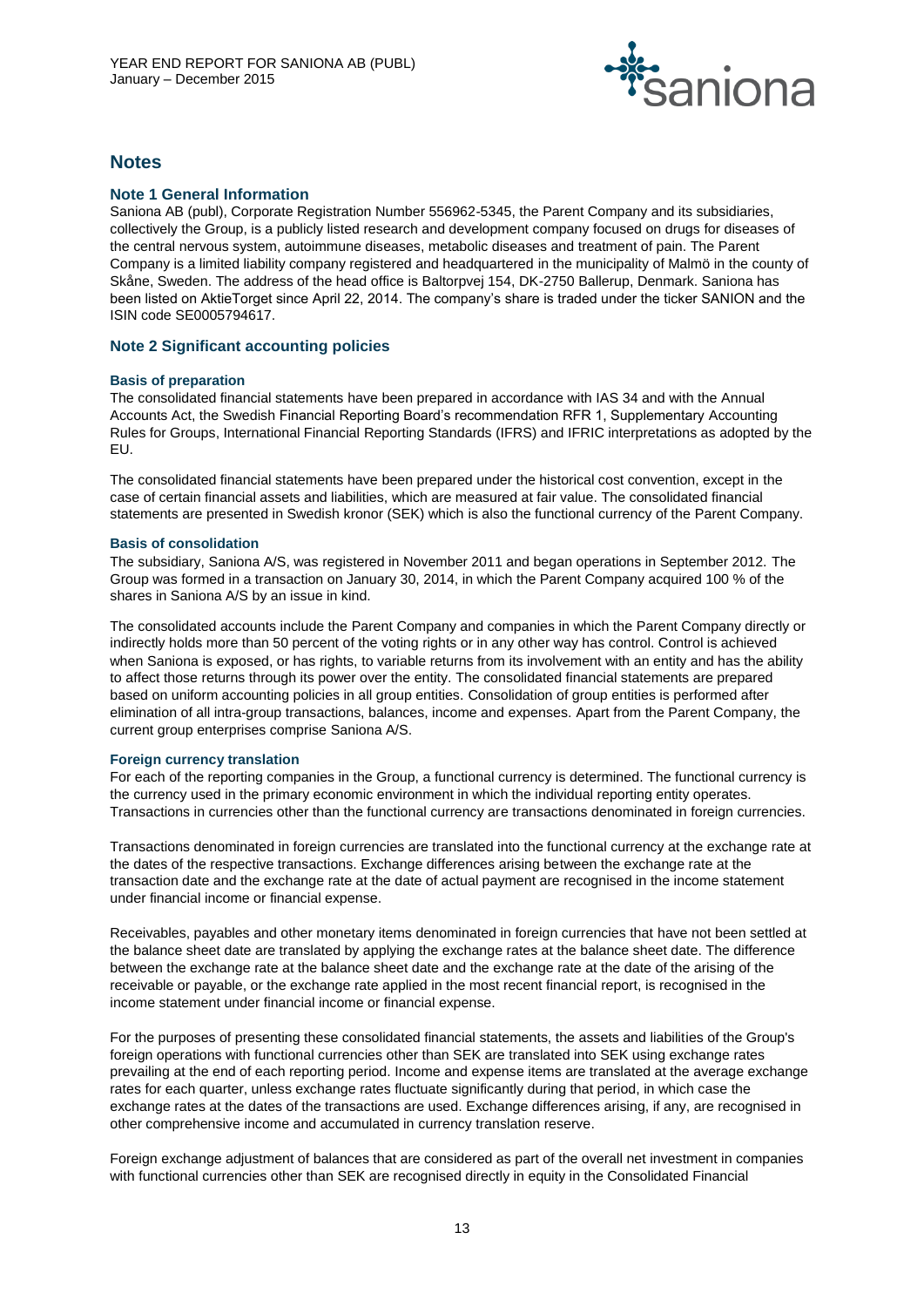

Statements in a separate reserve for currency translation.

On full or partial divestment of foreign entities or on repayment of balances that are considered to be part of the net investment, the attributable part of the accumulated exchange rate adjustments recognised in other comprehensive income is recognised in the income statement together with any gain or loss on the divestment.

#### **Income statement**

#### **Revenue recognition**

Income related to research agreements, development and license agreements, biotech alliances, and other biotech business models are recognised as revenue. Revenue consists of up-front payments, milestone payments, royalties and other income from research, development and license agreements. Revenue is recognized in the income statement if the general recognition criteria are met, including that the essential risks and rewards have been transferred to the buyers, that the amount of revenue can be measured reliably and it is probable that the economic benefits associated with the transaction will flow to the Group. Revenue is recognized excluding value-added tax and with the elimination of intragroup sales.

The Group may receive up-front payments upon entering research and development agreements. Up-front payments that are attributable to subsequent research and/or development activities are recognised as deferred revenue and will subsequently be recognised as revenue over the expected contract period. Non-refundable upfront payments that are not attributable to subsequent research and/or development activities or other delivery obligations are recognised as revenue when the contracts are signed.

Milestone payments that are attributable to specific milestone events as a consequence of previous research and/or development activities are recognized as revenues at the time when it is certain that the milestone criteria have been met.

Any future royalty revenues are recognized as revenue in accordance with the economic substance of agreements.

#### **Employee benefits**

Remuneration of employees in the form of salaries, bonuses, share-based payments, paid vacation, paid sickness absence, etc. and pensions are recognized in line with the remuneration being earned.

#### *Retirement benefit costs and termination benefits*

Post-employment pensions and other remuneration are classified as defined-contribution or defined-benefit pension plans. The Group has only defined-contribution pension plans. For defined-contribution plans, the Group pays fixed contributions to a separate, independent legal entity and does not have any obligation to pay additional contributions. The Group's earnings are charged with expenses in line with the benefits being earned, which normally coincides with the time when the premium is paid.

#### *Share-based payments*

Saniona has established share-based incentive programs comprising equity-settled programs (warrant programs) to employees and consultants providing similar services. The equity-settled share-based payments are measured at the fair value of the equity instruments at the grant date. Details regarding the determination of the fair value of equity-settled share-based transactions are set out in note 3 and note 4. The fair value determined at the grant date of the equity-settled share-based payments is expensed on a straight-line basis over the vesting period, based on the Group's estimate of equity instruments that will eventually vest, with a corresponding increase in equity. At the end of each reporting period, the Group revises its estimate of the number of equity instruments expected to vest. The impact of the revision of the original estimates, if any, is recognised in profit or loss such that the cumulative expense reflects the revised estimate, with a corresponding adjustment to the equity-settled employee benefits reserve.

#### **Net financials**

Financial items comprise interest realised and unrealised currency translation adjustments and fair value adjustments of securities. Financial income and financial expenses are recognized in the income statement with the amounts related to the financial year.

#### **Income tax and deferred tax subsidiaries in Denmark**

Tax on income for the year, consisting of the year's current tax and deferred tax, is recognised in the income statement to the extent that it relates to the income or loss for the year and in other comprehensive income or equity to the extent that it relates thereto.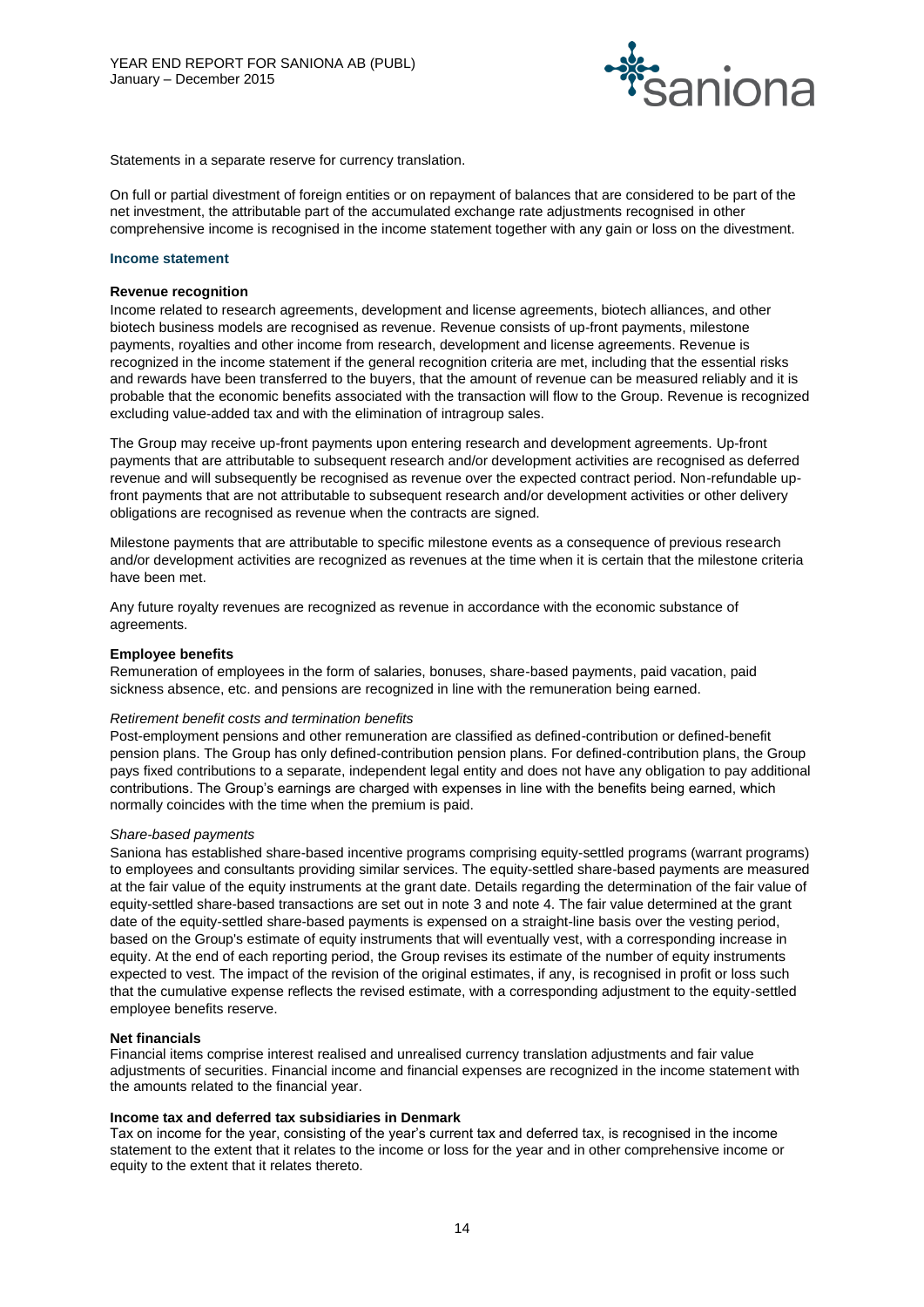

Under the Danish R&D tax credit scheme (Skattekreditordningen), loss-making R&D entities can obtain a tax credit which is equal to the tax value of the incurred research and development expenses. The tax credit is payable in November in the following financial year. In 2015 the R&D expense tax-base is capped to DKK 25 million equal to a tax credit of DKK 5.875 million at a tax rate of 23.5%. In 2014 the maximum amount was DKK 25 million equal to a tax credit of DKK 6.25 million at a tax rate of 25%. Research and development tax-credits under the Danish R&D tax credit scheme is recognised in the income statement to the extent that it relates to the research and development expenses for the period and Saniona expects to fulfil the requirement for tax credit for the year.

#### **Segment reporting**

The Group is managed as a single business unit. The internal management and reporting structure comprises only one business unit, and the Group therefore has only one operating segment, for which reason no segment information is provided.

#### **Statement of financial position**

#### **Property, plant and equipment**

Plant and machinery, IT equipment, other fixtures and fittings, tools and equipment and leasehold improvements are measured at cost less accumulated depreciation. Cost comprises acquisition price and costs directly related to acquisition until the time when the company starts using the asset. The basis for depreciation is cost less estimated residual value after the end of useful life. Assets are depreciated under the straight-line method over the expected useful lives of the assets. The depreciation periods are as follows:

| Leasehold improvements                           | 5 vears   |
|--------------------------------------------------|-----------|
| Plant and machinery                              | 5 vears   |
| IT equipment                                     | 3 vears   |
| Other fixtures and fittings, tools and equipment | 2-3 vears |

Profits and losses arising from disposal of plant and equipment are stated as the difference between the selling price less the selling costs and the carrying amount of the asset at the time of the disposal. Profits and losses are recognized in the income statement under research and development expenses and administrative expenses.

#### **Investments in subsidiaries**

Investments in subsidiaries are measured at cost in the parent company's financial statements. Where the recoverable amount of the investment is lower than cost, the investments are written down to this low value.

#### **Impairment of non-current assets**

The carrying amount of property, plant and equipment as well as non-current asset investments is reviewed for impairment when events or changed conditions indicate that the carrying amount may not be recoverable. If there is such an indication, an impairment test is made. An impairment loss is recognized in the amount with which the carrying amount exceeds the recoverable amount of the asset, which is the higher of the net present value and the net selling price. In order to assess the impairment, the assets are grouped on the least identifiable group of assets that generates cash flows (cash flow generating units). Impairments are recognized in the income statement under the same items as the related depreciation and amortization.

#### **Financial assets**

Financial assets can be divided into the following categories: loans and receivables, financial assets and investments at fair value through the income statement. Financial assets are assigned to the different categories by management on initial recognition, depending on the purpose for which the investments were acquired. All financial assets are recognized on their settlement date. All financial assets that are not classified as fair value through the income statement are initially recognized at fair value, plus transaction costs.

The calculation of fair value of unlisted investments, including investments in unlisted life science companies, is made on the basis of relevant valuation methods e.g. comparable transactions on market conditions and capital increases on market conditions (level 3). If the fair value cannot be determined with sufficient reliability, the investments in question are recognised at cost less any impairment. The Group assesses at each balance sheet date whether there is objective evidence that an investment or a group of investments is impaired. Assessments of investments in unlisted investments, including investments in unlisted life science companies, include an assessment of whether the companies live up to the defined business plans and the impact of any noncompliance on the calculation of fair value.

#### **Loans and receivables**

Loans and receivables are non-derivative financial assets with fixed or determinable payments that are not quoted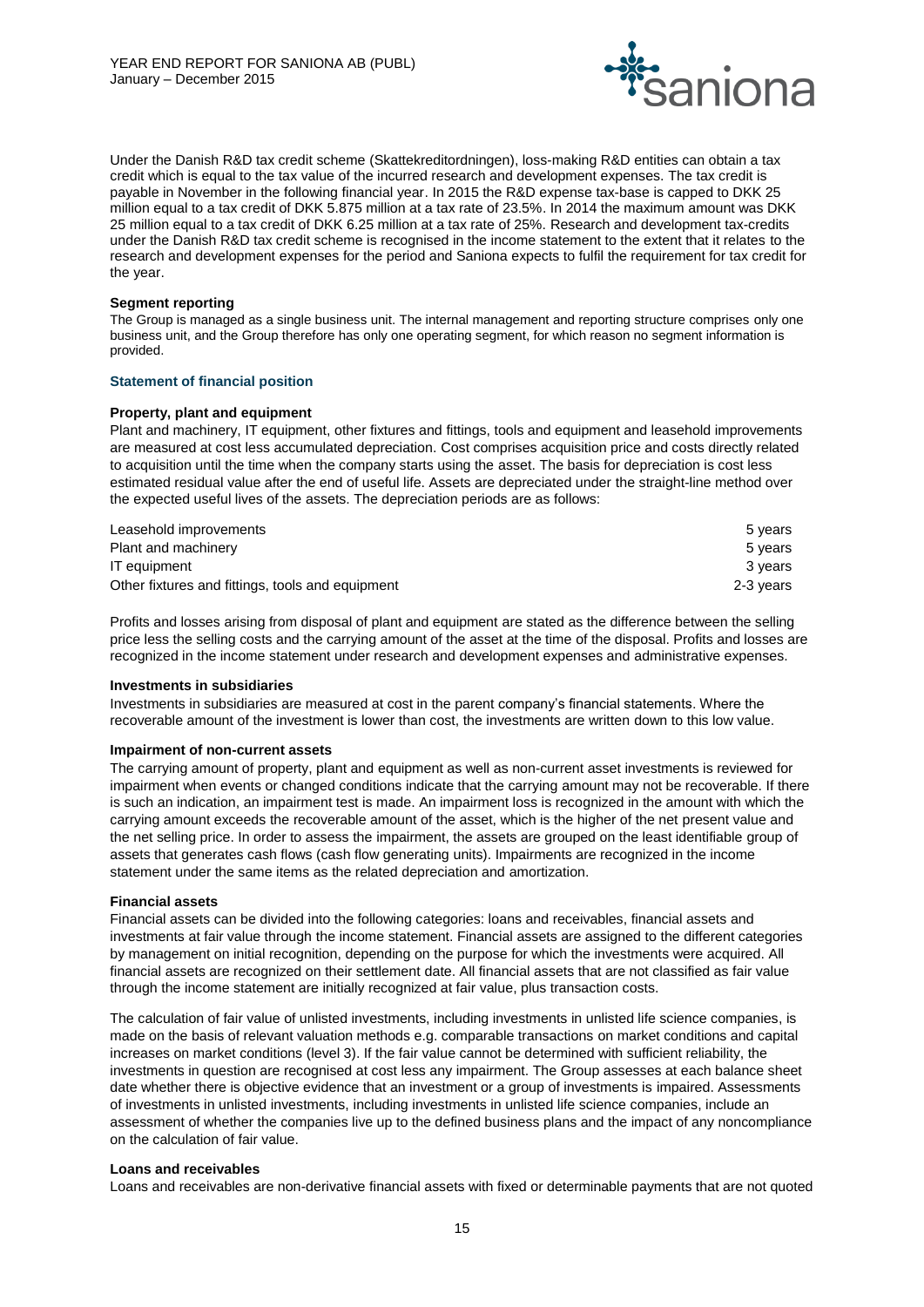

in an active market. They are included in current assets, except for maturities longer than 12 months after the balance sheet date. These are classified as non-current assets. Loans and receivables are classified as "Other receivables" in the balance sheet. Receivables are recognised at amortised cost less impairment losses. On initial recognition, the fair value is deemed to correspond to amortised cost. An impairment loss is recorded on receivables when there is objective evidence that Saniona will not be able to collect all amounts due according to the original terms of receivables. Significant difficulties of the debtor, probability that the debtor will enter into bankruptcy or financial reorganisation, and default or delinquency in payments are considered indicators that the receivable is impaired. The amount of the impairment loss is the difference between the carrying amount of the asset and the present value of estimated future cash flows, discounted at the effective interest rate. The amount of the impairment loss is recognised in the income statement under research or development costs.

#### **Cash and cash equivalents**

Cash and cash equivalents include cash in hand, deposits held at call with banks, short-term investments with original maturities of three months or less and bank overdrafts.

#### **Prepaid expenses**

Prepaid expenses comprise incurred expenses related to the following financial year.

#### **Tax assets, tax payable and deferred tax**

Current tax liabilities and current tax receivables are recognized in the statement of financial position as tax calculated on the taxable income for the year adjusted for tax on previous years' taxable income and taxes paid on account/prepaid. The tax credit under the Danish R&D tax credit scheme is recognised in the balance sheet under current tax assets if payable within 12 months and under non-current tax assets if payable after 12 months.

Deferred tax is calculated on all temporary differences between accounting and tax values. Deferred taxes are measured according to current tax rules and at the tax rates expected to be in force on the elimination of the temporary differences. Any changes in deferred tax as a consequence of amendments to tax rates are recognized in the income statement. Deferred tax arising on tax-deductible temporary differences (tax assets) is included in the balance sheet only if there is reasonable certainty that the tax assets can be set off by Saniona A/S against future taxable income. The amounts of tax-deductible temporary differences which are not capitalised are disclosed in a note to the Financial Statements of the annual report.

#### **Prepayments from customers**

Prepayments from customers comprise not yet consumed prepayments relating to the research collaboration with Ataxion in 2015 and Pfizer and Ataxion in 2014.

#### **Financial liabilities**

Other liabilities including trade creditors, amounts owing to subsidiaries and associates and other debt are measured at amortised cost.

#### **Statement of cash flows**

The statement of cash flows shows the cash flow for the year together with the cash and cash equivalents at the beginning and end of the period. The statement of cash flows is prepared according to the indirect method based on the net result adjusted for non-cash operating items, changes in the net working capital, financial items paid and income taxes paid. For the consolidated cash flow statement, cash flows from foreign subsidiaries are translated at average exchange rates for the respective quarters as presented in the quarterly reports.

#### **Cash flow from operating activities**

Cash flows from operating activities represent the net profit/(loss) adjusted for non-cash operating items and changes in working capital.

#### **Cash flow from investment activities**

Cash flows from investing activities include cash flows from the purchase and sale of intangible assets, property, plant and equipment, long-term financial assets and marketable securities with original maturities of more than three months.

#### **Cash flow from financing activities**

Cash flows from financing activities include cash flows from capital increases, the raising and repayment of longterm debt and financial items.

#### **Cash and cash equivalents**

Cash and cash equivalents comprise cash and bank balances.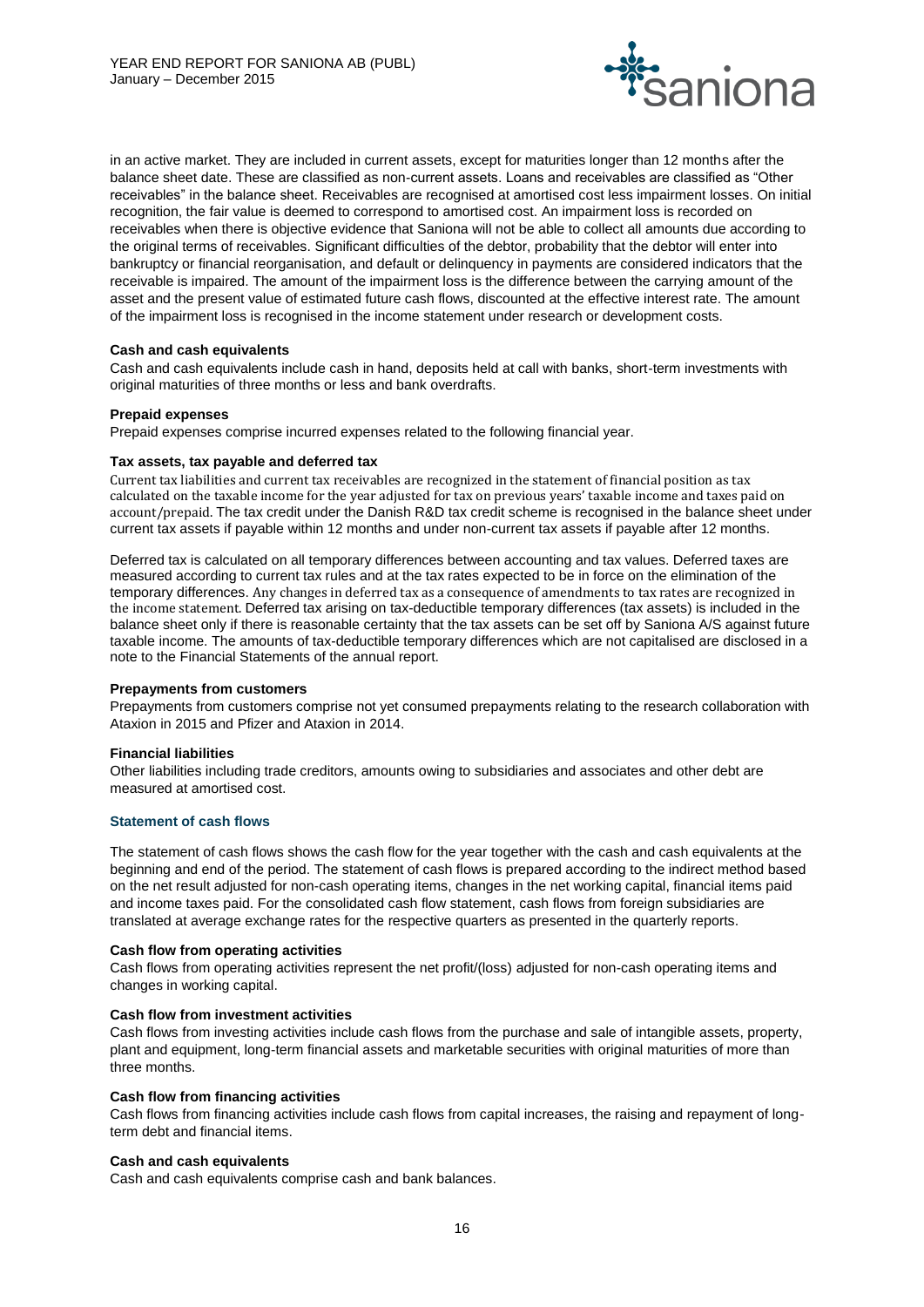

### **Note 3: Critical accounting judgements and key sources of estimation uncertainty**

In the statement of the carrying amounts of certain assets and liabilities estimates are required on how future events will affect the carrying amounts of these assets and liabilities at the balance sheet date.

The used estimates are based on assumptions assessed reasonable by management, however, estimates are inherently uncertain and unpredictable. The assumptions can be incomplete or inaccurate and unexpected events or circumstances might occur. Furthermore, the enterprise is subject to risks and uncertainties that might result in deviations in actual results compared to estimates.

#### **Revenue**

Evaluating the criteria for revenue recognition with respect to the company's research and development and collaboration agreements requires management's judgment to ensure that all criteria have been fulfilled prior to recognizing any amount of revenue. In particular, such judgments are made with respect to determination of the nature of transactions, whether simultaneous transactions shall be considered as one or more revenuegenerating transactions, allocation of the contractual price (upfront and milestone payments subscribed in connection with a collaboration agreement) to several elements included in an agreement, and the determination of whether the significant risks and rewards have been transferred to the buyer. Collaboration agreements are reviewed carefully to understand the nature of risks and rewards of the arrangement.

All the company's revenue-generating transactions, including those with Pfizer Inc., Janssen Pharmaceuticals Inc. and Ataxion Inc. have been subject to such evaluation by management.

#### **Employee incentive program**

In accordance with IFRS 2 "Share-based Payment," the fair value of the warrants, classified as equity settled, are measured at grant date and is recognized as an expense in the income statement over the vesting period and the period of delivery of work. Subsequently, the fair value is not re-measured. The fair value of each warrant granted during the year is calculated using the Black Scholes pricing model. This pricing model requires the input of subjective assumptions such as:

- The expected stock price volatility, which is based upon the historical volatility of Saniona's stock price;
- The risk-free interest rate, which is determined as the interest rate on Swedish zero coupon government bond with a maturity of 4-5 years;
- The expected life of warrants, which is based on vesting terms, expected rate of exercise and life terms in current warrant program.

These assumptions can vary over time and can change the fair value of future warrants granted.

#### **Deferred tax**

Saniona has unused tax losses. Saniona recognizes deferred tax assets, including the tax base of tax loss carryforwards, if management assesses that these tax assets can be offset against positive taxable income within a foreseeable future. This judgment is made on an ongoing basis and is based on budgets and business plans for the coming years, including planned commercial initiatives. The creation and development of therapeutic products within the biotechnology and pharmaceutical industry is subject to considerable risks and uncertainties.

Deferred tax assets are not recognized since the tax assets are currently not deemed to meet the criteria for recognition as management is not able to provide any convincing positive evidence that deferred tax assets should be recognized.

#### **Intangible assets**

#### **Research and Development**

According to the IAS 38, "Intangible Assets," intangible assets arising from development projects should be recognized in the statement of financial position. The criteria that must be met for capitalization are that:

- the development project is clearly defined and identifiable and the attributable costs can be measured reliably during the development period;
- the technological feasibility, adequate resources to complete and a market for the product or an internal use of the product can be documented; and
- Management has the intent to produce and market the product or to use it internally.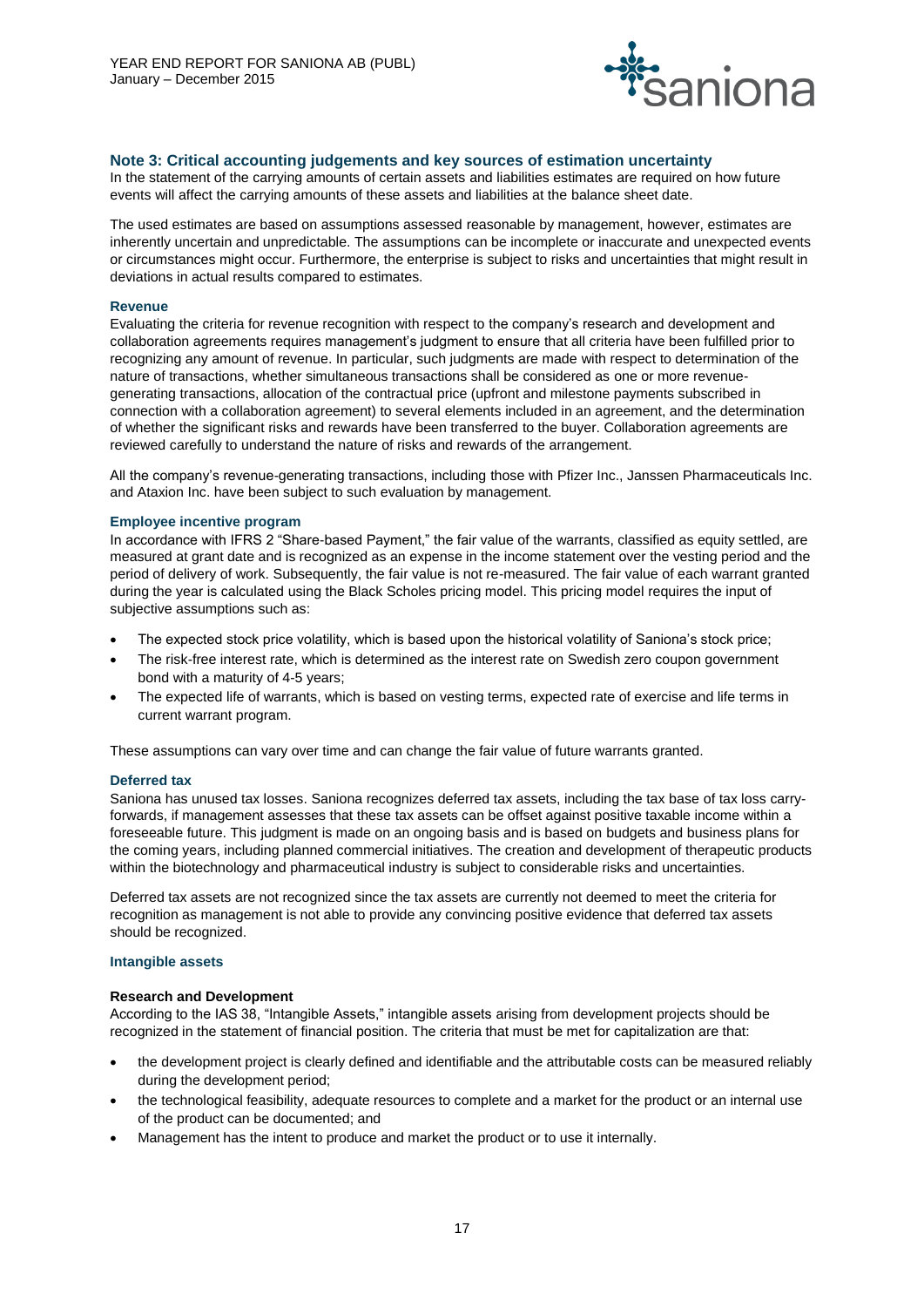

Such an intangible asset should be recognized if sufficient certainty can be documented that the future income from the development project will exceed the aggregate cost of production, development and the sale and administration of the product. A development project involves a single product candidate undergoing a high number of tests to illustrate its safety profile and the effect on human beings prior to obtaining the necessary final approval of the product from the appropriate authorities. The future economic benefits associated with the individual development projects are dependent on obtaining such approval. Considering the significant risk and duration of the development period related to the development of pharmaceutical products, management has concluded that the future economic benefits associated with the individual projects cannot be estimated with sufficient certainty until the project has been finalized and the necessary regulatory final approval of the product has been obtained. Accordingly, Saniona has not recognized such assets at this time and therefore all research and development costs are recognized in the income statement when incurred.

### **Acquired intangible assets**

Saniona purchased 15 drug projects and technical platforms from NeuroSearch A/S in 2012 and two additional Phase 2 clinical program in 2014. According to the Saniona Board's assessment, NeuroSearch A/S and its partners had invested SEK 2-3 billion in these projects and technical platforms prior to the buy-out taking place. Saniona did not capitalize any amount attributable to these buyouts in its accounts since the agreement was that no purchase consideration was to be paid for the buyouts and instead the future sales revenues that may arise are to be distributed between Saniona and NeuroSearch A/S.

### **Note 4: Share based payments**

The 2015 Annual General Meeting voted in favor of establishing an employee incentive program involving the allotment of a maximum of 64,000 options free of charge to certain employees and consultants of the Group. Allotment of 64,000 employee options took place in July 2015.

Each employee option will entitle the holder to acquire one new share in Saniona for a subscription price of SEK 20.72 corresponding to 100% of the average closing price of the company's share during the ten trading days after the annual meeting 2015. Holders can take advantage of assigned and earned stock options during 30 days from the day following the publication of the company's quarterly reports, or in the case of full-year, full-year report, for the first time after publication of the quarterly report for the first quarter of 2018 and last time after publication of the quarterly report for the third quarter of 2019.

Assuming that all issued warrants are exercised for subscription of new shares, the Company's will issue a total of 64,000 new shares corresponding to a dilution of approximately 0.37%. The fair value of the options was determined to be SEK 13.13 per option using the Black-Scholes model. The data below has been used for the calculation.

#### Employee incentive program 2015

| Allotted options                                      | 64,000     |
|-------------------------------------------------------|------------|
| Fair value per option (SEK)                           | 13.13      |
| Share price for underlying shares (SEK)               | 19.90      |
| Subscription price (SEK)                              | 20.72      |
| Vesting period                                        | 4 years    |
| Estimated life of the option                          | 4.50 years |
| Risk-free interest rate during the life of the option | 0.2257%    |
| Assumed volatility                                    | 91.29%     |
| Expected dividends                                    | 0          |

Share-based compensation expenses for the full year of 2015 totaled SEK 101 (0) thousand. The Group accounts for share-based compensation by recognizing compensation expenses related to share-based instruments granted to the management, employees and consultants in the income statement. Such compensation expenses represent the fair market values of warrants granted and do not represent actual cash expenditures.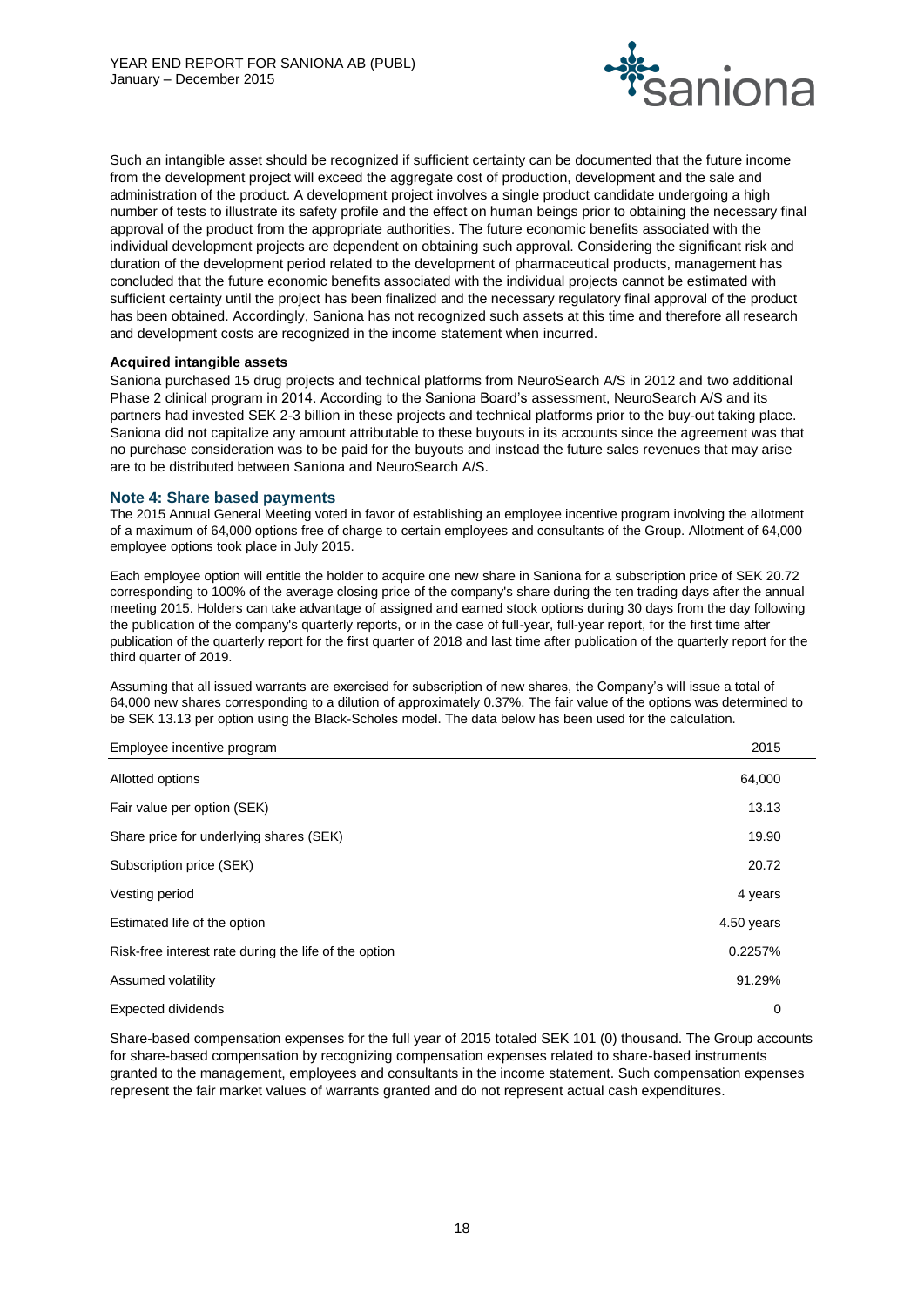

## **Note 5 Financial risk**

|                                                                               |               | 2015-12-31                |               | 2014-12-31                |  |
|-------------------------------------------------------------------------------|---------------|---------------------------|---------------|---------------------------|--|
| <b>SEK '000</b>                                                               | Fair<br>value | <b>Carrying</b><br>amount | Fair<br>value | <b>Carrying</b><br>amount |  |
| <b>Financial assets</b>                                                       |               |                           |               |                           |  |
| Investment in unlisted life science companies                                 | 0             | 0                         | 0             | 0                         |  |
| Loans and receivables                                                         |               |                           |               |                           |  |
| Trade receivables                                                             | 0             | 0                         | 3             | 3                         |  |
| Other receivables                                                             | 1.983         | 1,983                     | 1,205         | 1,205                     |  |
| Financial assets and investments at fair value through the income statement   | 1,983         | 1,983                     | 1,207         | 1,207                     |  |
| <b>Financial liabilities</b>                                                  |               |                           |               |                           |  |
| Other financial liabilities                                                   |               |                           |               |                           |  |
| Trade payables                                                                | 2,868         | 2,868                     | 2,229         | 2,229                     |  |
| Other payables                                                                | 0             | 0                         | 2.962         | 2,962                     |  |
| Financial liabilities measured at amortised cost through the income statement | 2.868         | 2.868                     | 5,192         | 5,192                     |  |

The Group owns 14% of the share capital of Saniona's spin-out Ataxion. Ataxion was formed by Saniona, Atlas Ventures and the management of Ataxion in 2013 as a spin-out from Saniona. Saniona received shares in Ataxion in return for certain knowhow and patents in relation to Saniona's ataxia program. The specific assets of Saniona had a carrying and fair value amount 0 at the time of formation of Ataxion and the investments made by the other parties were insignificant. Ataxion is today developing the Ataxia-program based on financing from Biogen Inc. and Atlas Ventures. Considering the significant risk and duration of the development period related to the development of pharmaceutical products, management has concluded that the future economic benefits cannot be estimated with sufficient certainty until Ataxion is sold or the project has been finalized and the necessary regulatory final approval of the product has been obtained. Accordingly, the value of Ataxion is measured at costs since the fair value cannot be determined reliable.

There has been no fair value adjustment of the financial assets in 2014 and 2015.

The Group's programs are sold primarily to pharmaceutical companies and spin-outs funded by pharmaceutical companies and venture capital firms. Historically, the Group has not sustained any losses on trade receivables and other receivables. This was also the case in 2014 and 2015.

Exchange rate risks arise because the Group's expenses and income in different currencies do not match and because the Group's assets and liabilities denominated in foreign currency do not balance. The management of these risks is focused on risk mitigation, which is somewhat mitigated by income and cost incurred in USD.

#### **Note 6: Subsequent Events to the Balance Sheet Date**

In January 2016, Saniona and Upsher-Smith Laboratories, Inc., through its wholly-owned UK subsidiary Proximagen Ltd., signed a collaboration agreement for the research and development of new small molecule therapeutics for neurological disorders, using Saniona's expertise in ion channels and related technology platforms. Under the terms of the agreement, Proximagen is granted exclusive worldwide rights to develop, manufacture and commercialize medicines identified through the collaboration. For Saniona, the total potential value of pre-commercial milestone payments is up to US\$30 million. In addition, Saniona will receive tiered royalties on net sales of any potential products commercialized by Proximagen as a result of this collaboration.

In February, Saniona and Productos Medix, S.A de S.V signed a development and commercialization agreement for tesofensine and Tesomet in Mexico and Argentina. Medix is granted exclusive rights to develop and commercialize tesofensine and Tesomet in Mexico and Argentina. Medix will finance and be responsible for the clinical development and regulatory filings in the two countries. Medix intends to initiate Phase 3 clinical studies for tesofensine for obesity later this year. Saniona retains all rights to tesofensine and Tesomet in the rest of the world including the clinical data developed by Medix. Medix will pay Saniona an upfront payment of US\$ 1.25 million (about SEK 10.5 million), regulatory milestone payments, and double-digit royalties on product sales.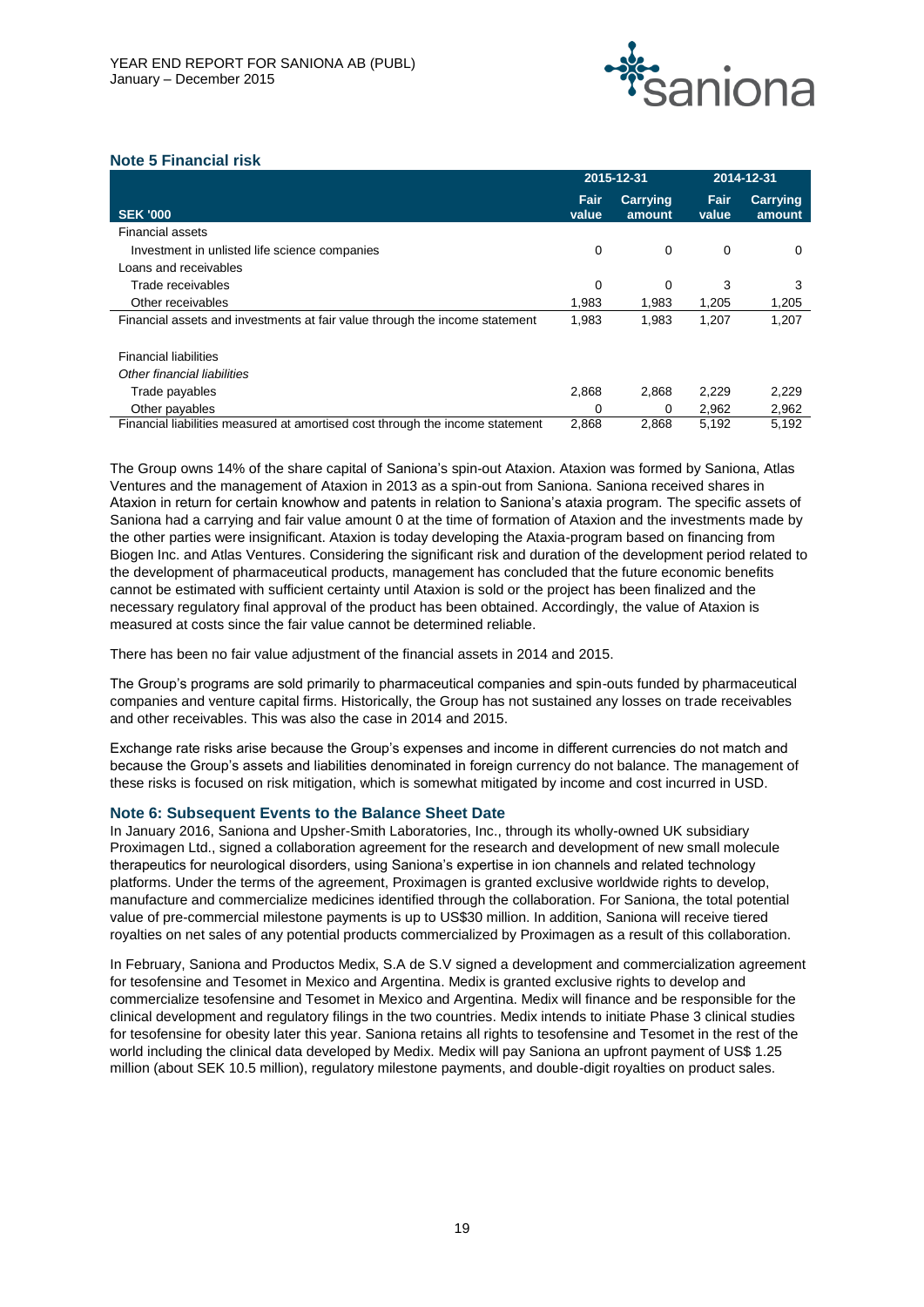

### **Note 7: Implementation to IFRS**

Saniona intends to list the Parent Company on Nasdaq Stockholm Small Cap in 2016. As a consequence the Group is required to prepare its consolidated financial statements according to IFRS. The listing rules requires that the Group present two years of comparative figures meaning that the annual report for 2015 will include comparative figures for 2014 and 2013. Therefore, the transition date to IFRS has been determined to January 1, 2013.

The subsidiary, Saniona A/S, was registered in November 2011 and began operations in September 2012. The Group was formed in a transaction on January 30, 2014, in which the Parent Company acquired 100 % of the shares in Saniona A/S by an issue in kind. Before that transaction the owners of Saniona A/S had established the Parent Company. The Parent Company does not have any business other than owning shares in Saniona A/S. Under Swedish GAAP the issue in kind was performed at the book-values in Saniona A/S, hence no assets or liabilities was revalued and no new goodwill was recorded.

IFRS 3 *Business Combinations* applies to transactions that meets the definition of a business combinations, which is defined as "A transaction or other event in which an acquirer obtains control of one or more businesses". However, according to IFRS 3.2, it does not apply to a combination between entities or businesses under common control. A common control transaction is a business combinations in which all of the combining entities or businesses are ultimately controlled by the same party or parties both before and after the combination, and that control is not transitory (IFRS 3:B1). The Parent Company and Saniona A/S were both controlled by the same owners before and after the transaction. Therefore, the transaction is a common control transaction under IFRS.

IFRS does not contain any guidance on accounting for common control transactions. In the absence of an IFRS that specifically applies to a transaction, other event or condition, management shall according to IAS 8 use its judgement in developing and applying an accounting policy that results in information that is relevant to the economic decision-making needs of users and reliable. In lack of guidance the management needs to select an accounting policy that reflects the substance of the transaction. If the substance is a business combination the guidance in IFRS 3 could be used. If the substance is not a business combination but instead a group reorganization not actually changing control or having economic substance, the selected accounting policy should in the management's opinion be based on the preacquisition values (no fair value adjustments and no new goodwill).

The Group contains after the transaction the same businesses as Saniona A/S before the transaction. Therefore, the Group is essentially a continuation of Saniona A/S, which means that the formation of the Group lack economic substance from an accounting perspective.

In conclusion, the Group is a continuation of Saniona A/S and the ultimate controlling parties are the same before as after the transaction. Therefore, it is the management's opinion that the consolidated financial statements of the Group shall be restated regarding the periods prior to the transaction. That is to reflect the transaction as if it had occurred from the beginning of the earliest period presented in the financial statements, irrespectively of the actual date of the transaction.

The consolidated financial statements for the Group is under Swedish GAAP presented as if the group was created on January 30, 2014, with no comparative information presented for 2013. Under IFRS, the consolidated financial statements should be presented as if the Group was created at the transition date on January 1, 2013, which means that the Group's consolidated financial statements for 2014 will comprise the full year of Saniona A/S including January 2014.

The essential effects of the transition to IFRS for the Group in 2014 is presented in the tables below. The transition to IFRS had no other effects on the presented financial statements.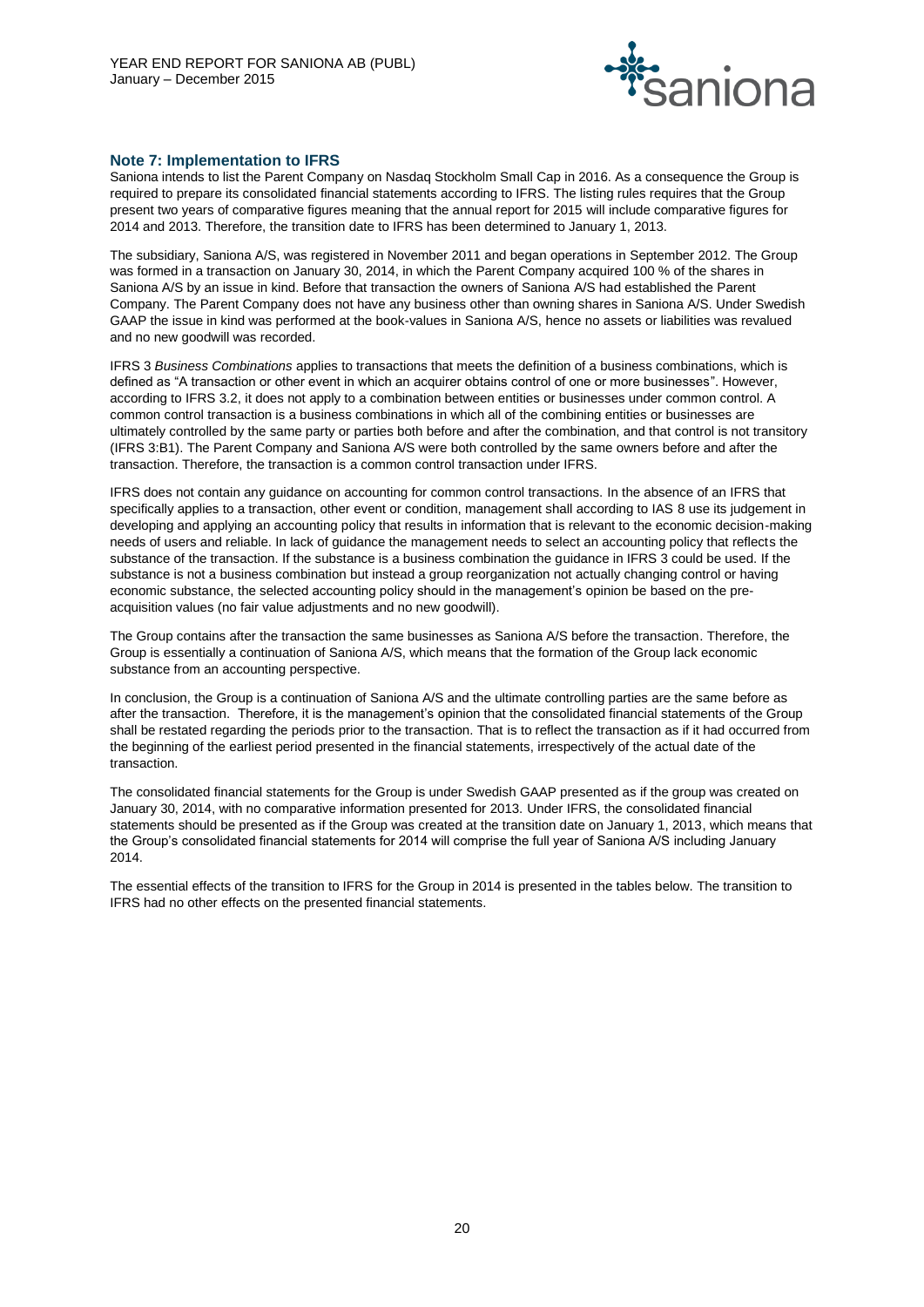

## **Consolidated statement of comprehensive income – Group**

| (KSEK)                                    |            | <b>Swedish GAAP</b> | <b>IFRS</b> |
|-------------------------------------------|------------|---------------------|-------------|
|                                           | 2014-01-01 | 2014-01-30          | 2014-01-01  |
|                                           | 2014-01-29 | 2014-12-31          | 2014-12-31  |
|                                           | 1 month    | 11 months           | 12 months   |
|                                           |            |                     |             |
| Net sales                                 | 3,539      | 18,179              | 21,718      |
| Total operating income                    | 3,539      | 18,179              | 21,718      |
| Raw materials and consumables             | $-114$     | $-1,616$            | $-1,729$    |
| Other external costs                      | $-552$     | $-14,469$           | $-15,022$   |
| Personnel costs                           | $-809$     | $-11,656$           | $-12,465$   |
| Depreciation and write-downs              | $-51$      | $-710$              | $-760$      |
| Total operating expenses                  | $-1,526$   | $-28,451$           | $-29,977$   |
|                                           |            |                     |             |
| <b>Operating profit/loss</b>              | 2,013      | $-10,272$           | $-8,258$    |
| Other financial income                    | 3          | 556                 | 559         |
| Other financial expenses                  | 0          | $-39$               | $-39$       |
| Total financial items                     | 3          | 516                 | 520         |
|                                           |            |                     | 0           |
| Profit/loss after financial items         | 2,017      | $-9,755$            | $-7,739$    |
| Tax on net profit                         | $-494$     | 2,325               | 1,831       |
|                                           |            |                     |             |
| Profit/loss for the period                | 1,523      | $-7,431$            | $-5,908$    |
| Other comprehensive income for the period | 38         | $-1$                | 37          |
| Total comprehensive income for the period | 1,561      | $-7,432$            | $-5,871$    |

### **Consolidated statement of changes in equity - Group**

| (KSEK)                                |            | <b>Swedish GAAP</b> | <b>IFRS</b> |
|---------------------------------------|------------|---------------------|-------------|
|                                       | 2014-01-01 | 2014-01-30          | 2014-01-01  |
|                                       | 2014-01-29 | 2014-12-31          | 2014-12-31  |
|                                       | 1 month    | 11 months           | 12 months   |
|                                       |            |                     |             |
| Equity at the beginning of the period | $-2.901$   | 575                 | $-2.901$    |
| New share issues                      | 1,916      | 15.637              | 17,553      |
| Profit/loss for the period            | 1,523      | $-7.431$            | $-5,908$    |
| Currency translation                  | 38         | $-1$                | 37          |
| Equity at the end of the period       | 575        | 8,780               | 8,780       |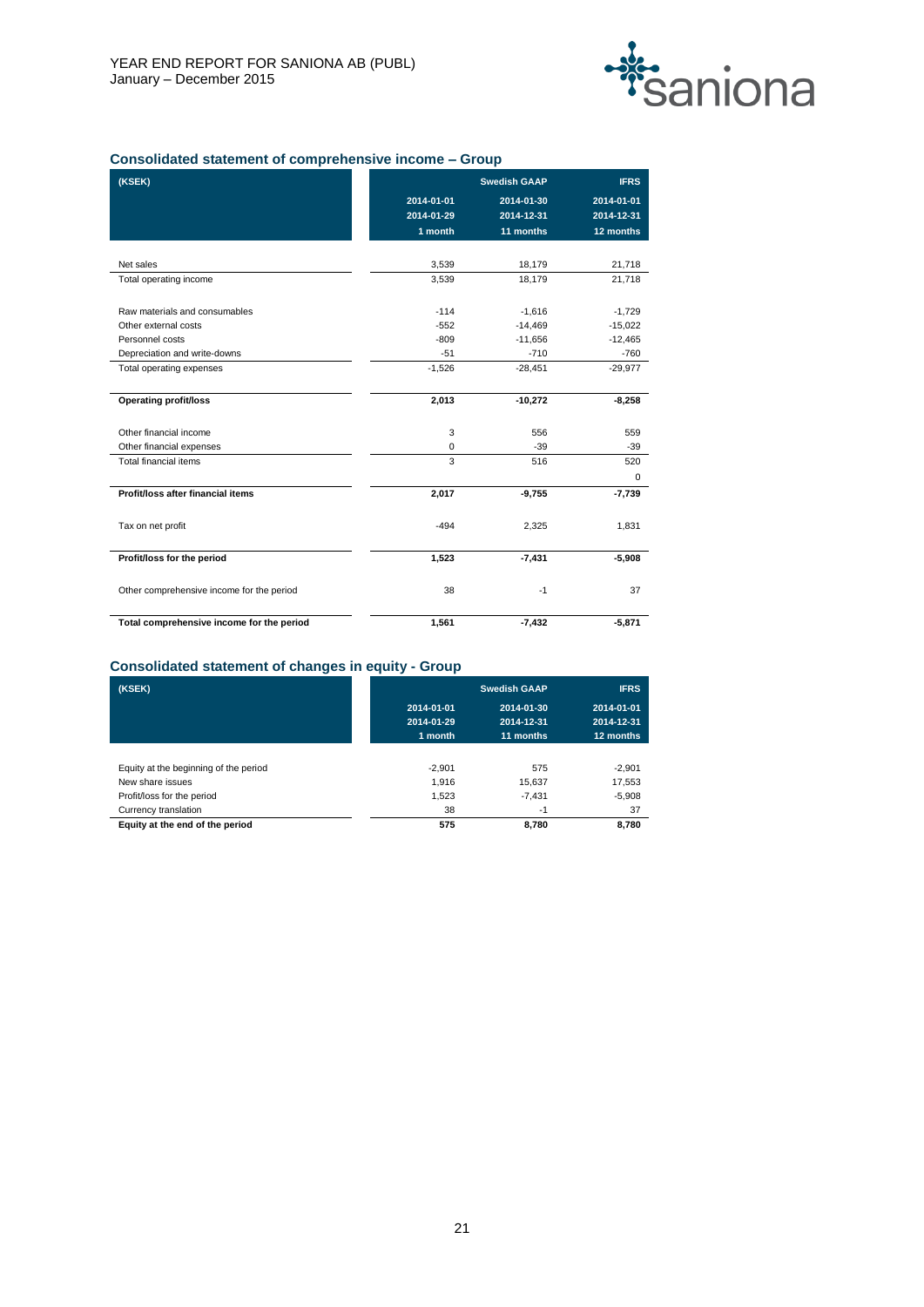

## **Consolidated statement of cash flows - Group**

| (KSEK)                                           |            | <b>Swedish GAAP</b> | <b>IFRS</b>     |
|--------------------------------------------------|------------|---------------------|-----------------|
|                                                  | 2014-01-01 | 2014-01-30          | 2014-01-01      |
|                                                  | 2014-01-29 | 2014-12-31          | 2014-12-31      |
|                                                  | 1 month    | 11 months           | 12 months       |
| Operating loss before financial items            | 2,013      | $-10,272$           |                 |
| Depreciation                                     | 51         | 710                 | $-8,258$<br>760 |
| Changes in working capital                       | 6.843      | $-7,822$            | $-980$          |
| Cash flow from operating activities              | 8,907      | $-17,384$           | $-8,478$        |
| Interest income received                         | 3          | 556                 | 559             |
| Interest expenses paid                           | $\Omega$   | $-39$               | $-39$           |
| Cash flow from operating activities              | 8,416      | $-16,868$           | $-7,958$        |
| <b>Investing activities</b>                      |            |                     |                 |
| Investment in tangible assets                    | 16         | $-821$              | $-805$          |
| Investment in other financial assets             | 10         | $-60$               | $-51$           |
| Cash flow from investing activities              | 25         | $-881$              | $-856$          |
| <b>Financing activities</b>                      |            |                     |                 |
| New share issue                                  | 1,916      | 15,637              | 17,553          |
| Cash flow from financing activities              | 1,916      | 15,637              | 17,553          |
| Cash flow for the period                         | 10,357     | $-2,112$            | 8,739           |
| Cash and cash equivalents at beginning of period | 914        | 11,309              | 914             |
| <b>Translation differences</b>                   | 38         | $-103$              | -66             |
| Cash and cash equivalents at end of period       | 14.170     | 9.093               | 9.689           |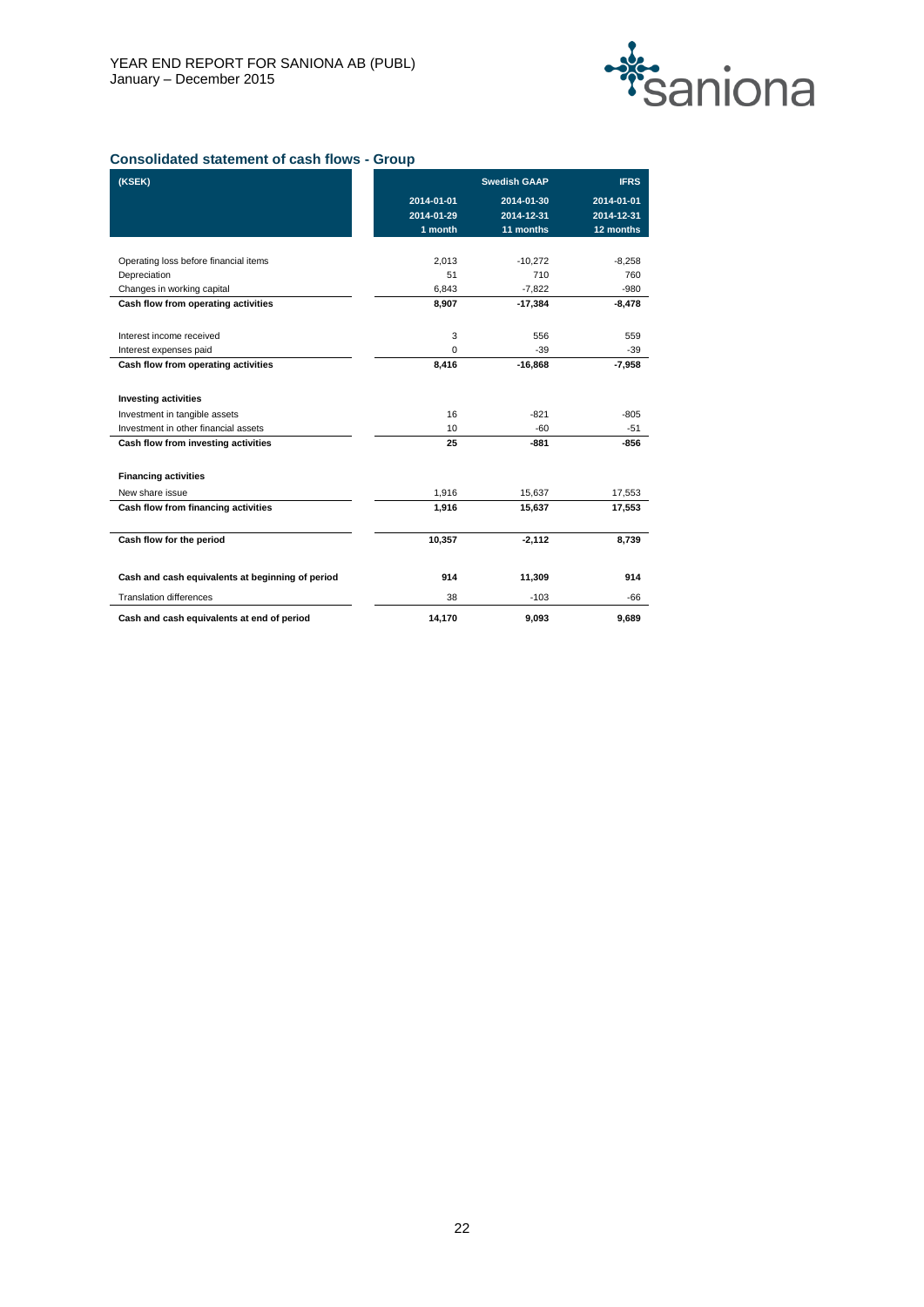

## **Business terms - glossary**

#### **Alzheimer's disease**

A chronic neurodegenerative disease that usually starts slowly and gets worse over time and accounts for 60% to 70% of cases of dementia. As the disease advances, symptoms can include problems with language, disorientation (including easily getting lost), mood swings, loss of motivation, not managing self-care, and behavioral issues. Gradually, body functions are lost, ultimately leading to death. The cause for most Alzheimer's cases is still mostly unknown except for 1% to 5% of cases where genetic differences have been identified. Several competing hypotheses exist trying to explain the cause of the disease.

### **AN363**

A small molecule which is designed to positively modulate (PAM) GABA α2 and GABA α3 ion channels, which are expressed in various central and peripheral neurons and are believed to be key mediator in the control of pain signaling and the control of anxiety.

### **AN346**

A small molecule program which is designed to block (antagonize) IK channels, which are expressed by immune cells and believed to be key mediator of inflammation in auto inflammatory diseases such as inflammatory bowel disease, multiple sclerosis and Alzheimer's' disease.

### **AN470**

A small molecule which is designed to negatively modulate (NAM) GABA α5 channels. GABA α5 channels are expressed in various CNS tissue and are believed to be a key mediator in the control of cognitive processes. AN470 is a novel candidate for treatment of cognitive and psychiatric disorders such as schizophrenia.

#### **AN788**

An unique dual (serotonin-dopamine) reuptake inhibitor which represents a novel clinical candidate for second line treatment of Major Depressive Disorder. AN788 has been administered to healthy volunteers in a single ascending dose study and in a PET study, demonstrating orderly pharmacokinetics and attaining levels of occupancy at serotonin and dopamine transporters that support its potential as a second line treatment for treating residual symptoms in MDD, such us fatigue, excessive sleepiness and lack of interest.

### **AN761**

A small molecule which is designed to open (agonize) nicotinic α7 channels. Nicotinic α7 channels are expressed in various CNS tissue and are believed to be key mediators of cognitive processes. AN761 is a clinical candidate which may be a fast follower in a breakthrough drug class for treatment of cognition deficits in schizophrenia and Alzheimer's disease.

#### **Ataxia**

A neurological sign consisting of lack of voluntary coordination of muscle movements. Ataxia is a non-specific clinical manifestation implying dysfunction of the parts of the nervous system that coordinate movement, such as the cerebellum. Several possible causes exist for these patterns of neurological dysfunction and they can be mild and short term or be symptoms of sever chronic diseases such as Friedreich's ataxia, which is an autosomal recessive inherited disease that causes progressive damage to the nervous system which manifests in initial symptoms of poor coordination that progresses until a wheelchair is required for mobility.

#### **Cocaine addiction**

The compulsive craving for use of cocaine despite adverse consequences.

#### **CNS**

Central Nervous System, a part of the nervous system consisting of the brain and spinal cord.

## **CTA**

Clinical Trial Application which a pharmaceutical company file to EMA in order to obtain permission to ship and test an experimental drug in Europe before a marketing application for the drug has been approved. The approved application is called an Investigational New Drug (IND) in the US.

#### **Major Depressive Disorders**

A mental disorder characterized by a pervasive and persistent low mood that is accompanied by low self-esteem and by a loss of interest or pleasure in normally enjoyable activities.

## **EMA**

European Medicines Agency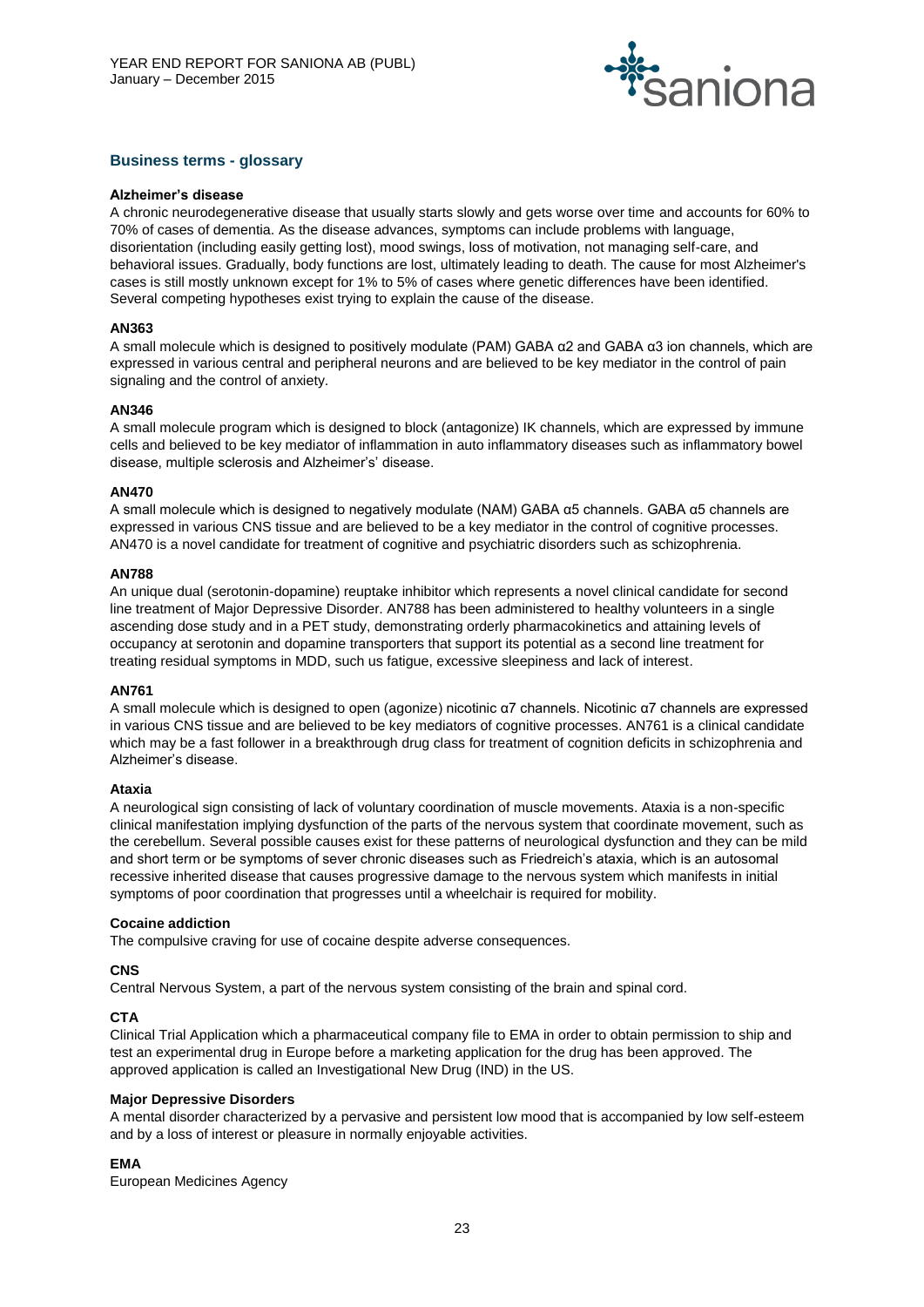

## **FDA**

US Food and Drug Administration

## **IND**

Investigational New Drug is a program by which a pharmaceutical company obtains permission to ship and test an experimental drug in the US before a marketing application for the drug has been approved. In Europe, the application is called a Clinical Trial Application (CTA).

## **Ion channel**

Channels or pores in cell membranes which is made up of unique protein classes. Ion channels controls muscles and nerves and are central to the function of the body by governing the passage of charged ions across cell membranes.

### **Ion channel modulators**

A drug which modulates the function of ion channels by blocking or opening ion channels or by decreasing or increasing throughput of ion channels. Agonists opens ion channels, Antagonists blocks ion channels, PAMs (Positive Allosteric Modulators) increase throughput whereas NAMs (Negative Allosteric Modulators) decrease throughput of ion channels.

### **Schizophrenia**

A mental disorder often characterized by abnormal social behavior and failure to recognize what is real. Common symptoms include false beliefs, unclear or confused thinking, auditory hallucinations, reduced social engagement and emotional expression, and lack of motivation.

### **Tesofensine**

A triple monoamine reuptake inhibitor, which is positioned for obesity and type 2 diabetes, two of the major global health problems. Tesofensine has been evaluated in Phase 1 and Phase 2 human clinical studies with the aim of investigating treatment potential with regards to obesity, Alzheimer's disease and Parkinson's disease. Tesofensine demonstrated strong weight reducing effects in Phase 2 clinical studies in obese patients.

### **Type 2 diabetes**

A metabolic disorder that is characterized by hyperglycemia (high blood sugar) in the context of insulin resistance and relative lack of insulin. This is in contrast to diabetes mellitus type 1, in which there is an absolute lack of insulin due to breakdown of islet cells in the pancreas. The classic symptoms are excess thirst, frequent urination, and constant hunger. Type 2 diabetes makes up about 90% of cases of diabetes, with the other 10% due primarily to diabetes mellitus type 1 and gestational diabetes. Obesity is thought to be the primary cause of type 2 diabetes in people who are genetically predisposed to the disease.

## **Multiple sclerosis**

A demyelinating disease in which the insulating covers of nerve cells in the brain and spinal cord are damaged by the immune system. This damage disrupts the ability of parts of the nervous system to communicate, resulting in a wide range of signs and symptoms including physical, mental, and sometimes psychiatric problems.

## **Neuropathic pain**

Pain caused by damage or disease affecting the somatosensory nervous system. Central neuropathic pain is found in spinal cord injury, multiple sclerosis, and some strokes. Aside from diabetes (diabetic neuropathy) and other metabolic conditions, the common causes of painful peripheral neuropathies are herpes zoster infection, HIV-related neuropathies, nutritional deficiencies, toxins, remote manifestations of malignancies, immune mediated disorders and physical trauma to a nerve trunk. Neuropathic pain is also common in cancer as a direct result of cancer on peripheral nerves (e.g., compression by a tumor), or as a side effect of chemotherapy, radiation injury or surgery. Neuropathic pains is often chronic and very difficult to manage with some 40-60% of people achieving only partial relief.

## **NS2359**

A triple monoamine reuptake inhibitor, which blocks the reuptake of dopamine, norepinephrine, and serotonin in a similar manner to cocaine. However, NS2359 dissociates slowly from these transporters and has a long human half-life (up to 10 days) which makes frequent dosing unnecessary. NS2359's pharmacological profile means that it may be able to reduce cocaine withdrawal symptoms, reduce cocaine craving and reduce cocaine-induced euphoria. In preclinical trials, NS2359 has been shown to reduce the reinforcing effects of cocaine and may have effects on cue induced drug craving. Furthermore, human trials with NS2359 have shown that NS2359 has little or no abuse potential and does not have adverse interactions with cocaine. Thus, NS2359 is a promising clinical candidate for the treatment of cocaine dependence.